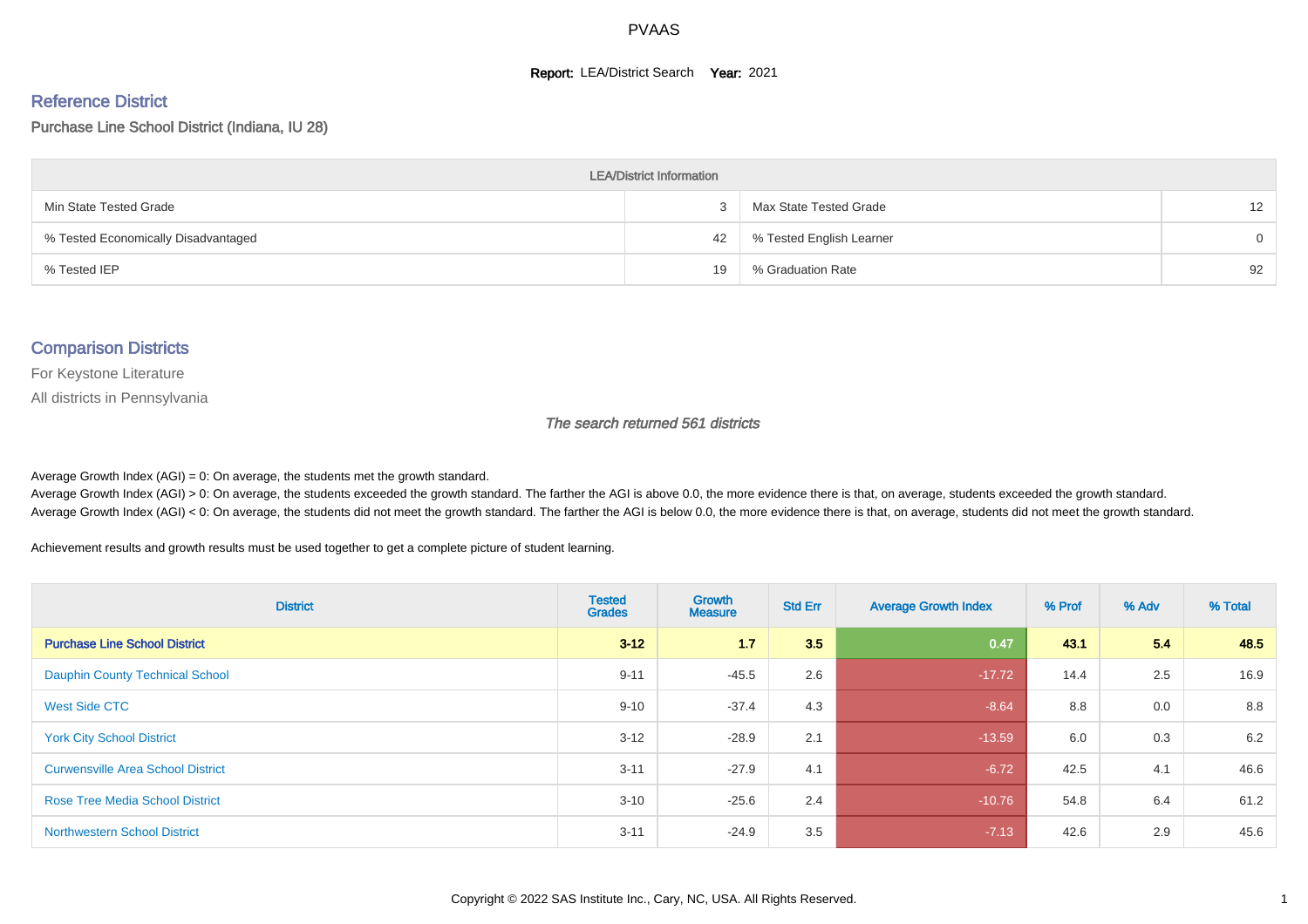| <b>District</b>                               | <b>Tested</b><br><b>Grades</b> | <b>Growth</b><br><b>Measure</b> | <b>Std Err</b> | <b>Average Growth Index</b> | % Prof | % Adv   | % Total |
|-----------------------------------------------|--------------------------------|---------------------------------|----------------|-----------------------------|--------|---------|---------|
| <b>Purchase Line School District</b>          | $3 - 12$                       | $1.7$                           | 3.5            | 0.47                        | 43.1   | 5.4     | 48.5    |
| Philipsburg-Osceola Area School District      | $3 - 11$                       | $-24.8$                         | 3.3            | $-7.43$                     | 19.7   | $2.6\,$ | 22.4    |
| <b>Mastery Charter School - Gratz Campus</b>  | $7 - 10$                       | $-23.9$                         | 4.5            | $-5.29$                     | 2.9    | 0.0     | 2.9     |
| <b>Southern Fulton School District</b>        | $3 - 11$                       | $-23.7$                         | 4.4            | $-5.37$                     | 34.2   | 10.5    | 44.7    |
| <b>Shikellamy School District</b>             | $3 - 10$                       | $-22.3$                         | 2.5            | $-8.92$                     | 33.3   | 6.1     | 39.5    |
| <b>Lawrence County CTC</b>                    | $10 - 11$                      | $-21.7$                         | 3.6            | $-6.05$                     | 19.8   | 0.0     | 19.8    |
| Lackawanna Trail School District              | $3 - 10$                       | $-21.7$                         | 3.5            | $-6.20$                     | 38.5   | 1.5     | 40.0    |
| <b>Springfield Township School District</b>   | $3 - 11$                       | $-18.9$                         | 3.2            | $-5.88$                     | 62.6   | 3.6     | 66.3    |
| <b>Frazier School District</b>                | $3 - 11$                       | $-17.2$                         | 3.7            | $-4.70$                     | 37.1   | 1.6     | 38.7    |
| <b>Penns Manor Area School District</b>       | $3 - 12$                       | $-17.0$                         | 3.7            | $-4.52$                     | 29.7   | 3.1     | 32.8    |
| <b>Pennridge School District</b>              | $3 - 10$                       | $-16.8$                         | 1.4            | $-11.59$                    | 46.8   | 8.0     | 54.9    |
| Jefferson County-Dubois AVTS                  | $9 - 11$                       | $-16.2$                         | 3.9            | $-4.16$                     | 23.0   | 0.0     | 23.0    |
| <b>Lancaster School District</b>              | $3 - 12$                       | $-15.8$                         | $1.5$          | $-10.90$                    | 14.6   | $2.3\,$ | 16.9    |
| <b>Mifflinburg Area School District</b>       | $3 - 11$                       | $-15.8$                         | 2.5            | $-6.30$                     | 42.4   | 4.0     | 46.4    |
| Schuylkill Haven Area School District         | $3 - 11$                       | $-15.3$                         | 3.1            | $-4.87$                     | 49.7   | 2.4     | 52.1    |
| <b>Ringgold School District</b>               | $3 - 11$                       | $-14.7$                         | 2.4            | $-6.04$                     | 41.5   | 7.9     | 49.4    |
| <b>Tacony Academy Charter School</b>          | $3 - 11$                       | $-14.7$                         | 3.0            | $-4.82$                     | 22.4   | 1.8     | 24.1    |
| Southern Columbia Area School District        | $3 - 11$                       | $-14.6$                         | 3.0            | $-4.92$                     | 55.0   | 4.0     | 59.0    |
| <b>Erie City School District</b>              | $3 - 12$                       | $-14.5$                         | 1.6            | $-9.26$                     | 25.4   | 3.0     | 28.4    |
| <b>Ridgway Area School District</b>           | $3 - 11$                       | $-14.5$                         | 4.1            | $-3.56$                     | 49.0   | 9.8     | 58.8    |
| <b>Minersville Area School District</b>       | $3 - 11$                       | $-14.4$                         | 3.7            | $-3.90$                     | 39.3   | 3.3     | 42.6    |
| <b>Williamsburg Community School District</b> | $3 - 11$                       | $-14.3$                         | 4.1            | $-3.48$                     | 28.3   | 0.0     | 28.3    |
| Johnsonburg Area School District              | $3 - 11$                       | $-14.1$                         | 3.9            | $-3.62$                     | 54.0   | 4.6     | 58.6    |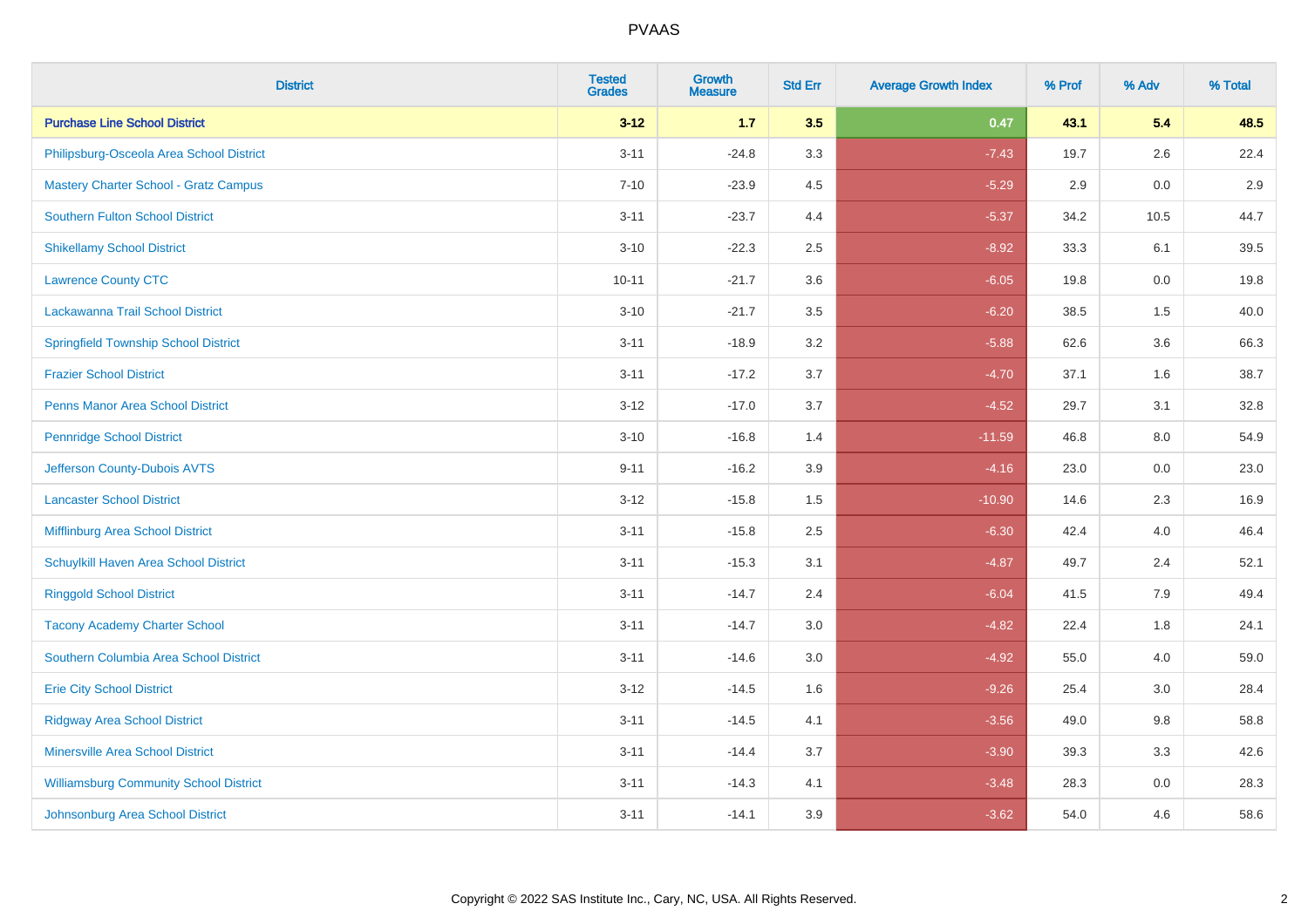| <b>District</b>                                 | <b>Tested</b><br><b>Grades</b> | <b>Growth</b><br><b>Measure</b> | <b>Std Err</b> | <b>Average Growth Index</b> | % Prof | % Adv   | % Total |
|-------------------------------------------------|--------------------------------|---------------------------------|----------------|-----------------------------|--------|---------|---------|
| <b>Purchase Line School District</b>            | $3 - 12$                       | $1.7$                           | 3.5            | 0.47                        | 43.1   | 5.4     | 48.5    |
| <b>Riverside Beaver County School District</b>  | $3 - 11$                       | $-14.0$                         | 3.0            | $-4.64$                     | 49.4   | $8.8\,$ | 58.2    |
| <b>Bristol Township School District</b>         | $3 - 11$                       | $-13.9$                         | 2.0            | $-7.05$                     | 31.0   | 3.7     | 34.7    |
| <b>Tulpehocken Area School District</b>         | $3 - 12$                       | $-13.7$                         | 2.8            | $-4.81$                     | 36.7   | 2.8     | 39.4    |
| Propel Charter School - Braddock Hills          | $3 - 11$                       | $-13.6$                         | 3.6            | $-3.81$                     | 9.7    | 1.6     | 11.3    |
| Salisbury-Elk Lick School District              | $3 - 11$                       | $-13.5$                         | 5.9            | $-2.30$                     | 27.8   | 0.0     | 27.8    |
| <b>Titusville Area School District</b>          | $3 - 11$                       | $-13.2$                         | 2.6            | $-4.99$                     | 43.2   | 4.8     | 48.0    |
| <b>Rochester Area School District</b>           | $3 - 11$                       | $-13.2$                         | 4.6            | $-2.89$                     | 19.5   | 1.3     | 20.8    |
| <b>Northern Potter School District</b>          | $3 - 12$                       | $-13.1$                         | 4.6            | $-2.84$                     | 37.5   | 0.0     | 37.5    |
| Southern Huntingdon County School District      | $3 - 11$                       | $-12.9$                         | 3.2            | $-3.98$                     | 32.5   | $2.5\,$ | 35.0    |
| <b>Keystone Education Center Charter School</b> | $3 - 12$                       | $-12.9$                         | 5.9            | $-2.19$                     | 28.0   | 0.0     | 28.0    |
| <b>Hatboro-Horsham School District</b>          | $3 - 11$                       | $-12.8$                         | 1.7            | $-7.47$                     | 45.6   | 7.2     | 52.8    |
| <b>Norristown Area School District</b>          | $3 - 12$                       | $-12.8$                         | 1.6            | $-7.98$                     | 23.5   | 2.3     | 25.7    |
| <b>Avonworth School District</b>                | $3 - 10$                       | $-12.6$                         | 3.1            | $-4.01$                     | 59.8   | 4.6     | 64.4    |
| Columbia-Montour AVTS                           | $9 - 10$                       | $-12.5$                         | 3.0            | $-4.16$                     | 22.3   | 0.6     | 22.9    |
| <b>Wellsboro Area School District</b>           | $3 - 11$                       | $-12.4$                         | 3.0            | $-4.11$                     | 49.2   | 11.9    | 61.1    |
| <b>Owen J Roberts School District</b>           | $3 - 11$                       | $-12.3$                         | 1.6            | $-7.61$                     | 57.0   | 11.9    | 69.0    |
| <b>West Mifflin Area School District</b>        | $3 - 12$                       | $-12.3$                         | 2.9            | $-4.22$                     | 39.7   | 10.3    | 50.0    |
| <b>Annville-Cleona School District</b>          | $3 - 12$                       | $-12.1$                         | 2.7            | $-4.46$                     | 34.9   | 7.8     | 42.6    |
| Catasauqua Area School District                 | $3 - 12$                       | $-12.1$                         | 3.0            | $-4.00$                     | 36.8   | 7.6     | 44.3    |
| <b>Bucks County Technical High School</b>       | $9 - 10$                       | $-12.0$                         | 2.5            | $-4.84$                     | 35.9   | 3.2     | 39.2    |
| <b>Marion Center Area School District</b>       | $3 - 10$                       | $-12.0$                         | 3.1            | $-3.87$                     | 33.7   | 1.1     | 34.8    |
| <b>Moniteau School District</b>                 | $3 - 11$                       | $-11.8$                         | 3.3            | $-3.56$                     | 50.0   | 6.3     | 56.3    |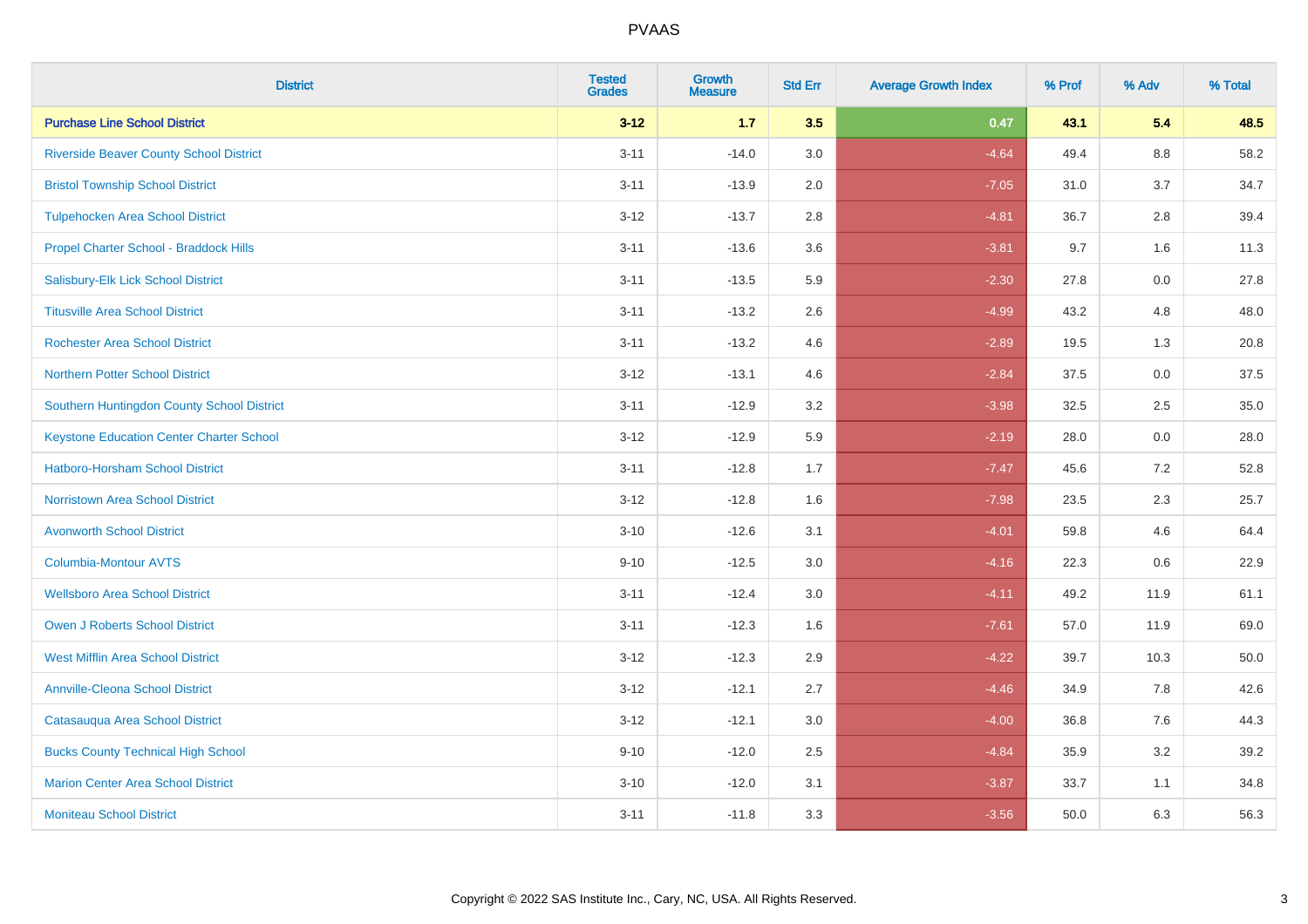| <b>District</b>                            | <b>Tested</b><br><b>Grades</b> | <b>Growth</b><br><b>Measure</b> | <b>Std Err</b> | <b>Average Growth Index</b> | % Prof | % Adv   | % Total |
|--------------------------------------------|--------------------------------|---------------------------------|----------------|-----------------------------|--------|---------|---------|
| <b>Purchase Line School District</b>       | $3 - 12$                       | $1.7$                           | 3.5            | 0.47                        | 43.1   | 5.4     | 48.5    |
| <b>Steelton-Highspire School District</b>  | $3 - 11$                       | $-11.8$                         | 3.5            | $-3.40$                     | 14.5   | 0.0     | 14.5    |
| <b>Propel Charter School-Homestead</b>     | $3 - 11$                       | $-11.7$                         | 4.1            | $-2.84$                     | 15.9   | 0.0     | 15.9    |
| <b>Abington School District</b>            | $3 - 10$                       | $-11.5$                         | 1.9            | $-6.00$                     | 56.2   | 11.6    | 67.8    |
| Southern Tioga School District             | $3 - 11$                       | $-11.5$                         | 2.7            | $-4.25$                     | 47.8   | 6.4     | 54.3    |
| Maritime Academy Charter School            | $3 - 10$                       | $-11.4$                         | 3.5            | $-3.29$                     | 15.2   | 0.0     | 15.2    |
| <b>Plum Borough School District</b>        | $3 - 11$                       | $-11.3$                         | 2.2            | $-5.19$                     | 51.1   | 9.0     | 60.1    |
| <b>South Park School District</b>          | $3 - 11$                       | $-11.3$                         | 2.7            | $-4.23$                     | 53.5   | 13.7    | 67.3    |
| La Academia Partnership Charter School     | $6 - 11$                       | $-11.0$                         | 4.7            | $-2.34$                     | 6.8    | 0.0     | 6.8     |
| <b>Sugar Valley Rural Charter School</b>   | $3 - 11$                       | $-11.0$                         | 4.5            | $-2.46$                     | 14.9   | 0.0     | 14.9    |
| <b>Solanco School District</b>             | $3 - 11$                       | $-11.0$                         | 2.0            | $-5.55$                     | 41.6   | 4.5     | 46.1    |
| <b>Propel Charter School-Montour</b>       | $3 - 10$                       | $-10.7$                         | 3.9            | $-2.71$                     | 13.7   | 0.0     | 13.7    |
| Northern Lehigh School District            | $3 - 12$                       | $-10.4$                         | 2.7            | $-3.82$                     | 28.0   | 9.3     | 37.3    |
| <b>Exeter Township School District</b>     | $3 - 11$                       | $-10.4$                         | 1.9            | $-5.44$                     | 50.6   | 2.7     | 53.3    |
| <b>Farrell Area School District</b>        | $3 - 11$                       | $-10.4$                         | 4.3            | $-2.41$                     | 19.0   | 0.0     | 19.0    |
| The New Academy Charter School             | $8 - 11$                       | $-10.4$                         | 5.2            | $-2.00$                     | 0.0    | $0.0\,$ | $0.0\,$ |
| <b>Union City Area School District</b>     | $3 - 12$                       | $-10.2$                         | 3.6            | $-2.87$                     | 42.9   | 3.2     | 46.0    |
| <b>Pittston Area School District</b>       | $3 - 11$                       | $-10.1$                         | 5.6            | $-1.80$                     | 38.1   | 9.5     | 47.6    |
| <b>Northwest Area School District</b>      | $3 - 10$                       | $-10.0$                         | 3.8            | $-2.59$                     | 34.6   | 7.3     | 41.8    |
| Jefferson-Morgan School District           | $3 - 10$                       | $-9.9$                          | 4.2            | $-2.35$                     | 43.8   | 4.2     | 47.9    |
| <b>Big Spring School District</b>          | $3 - 11$                       | $-9.8$                          | 2.4            | $-4.00$                     | 38.6   | 8.9     | 47.5    |
| <b>Neshannock Township School District</b> | $3 - 10$                       | $-9.7$                          | 2.9            | $-3.34$                     | 62.4   | 5.6     | 67.9    |
| <b>Benton Area School District</b>         | $3 - 10$                       | $-9.7$                          | 4.5            | $-2.18$                     | 43.2   | 5.4     | 48.6    |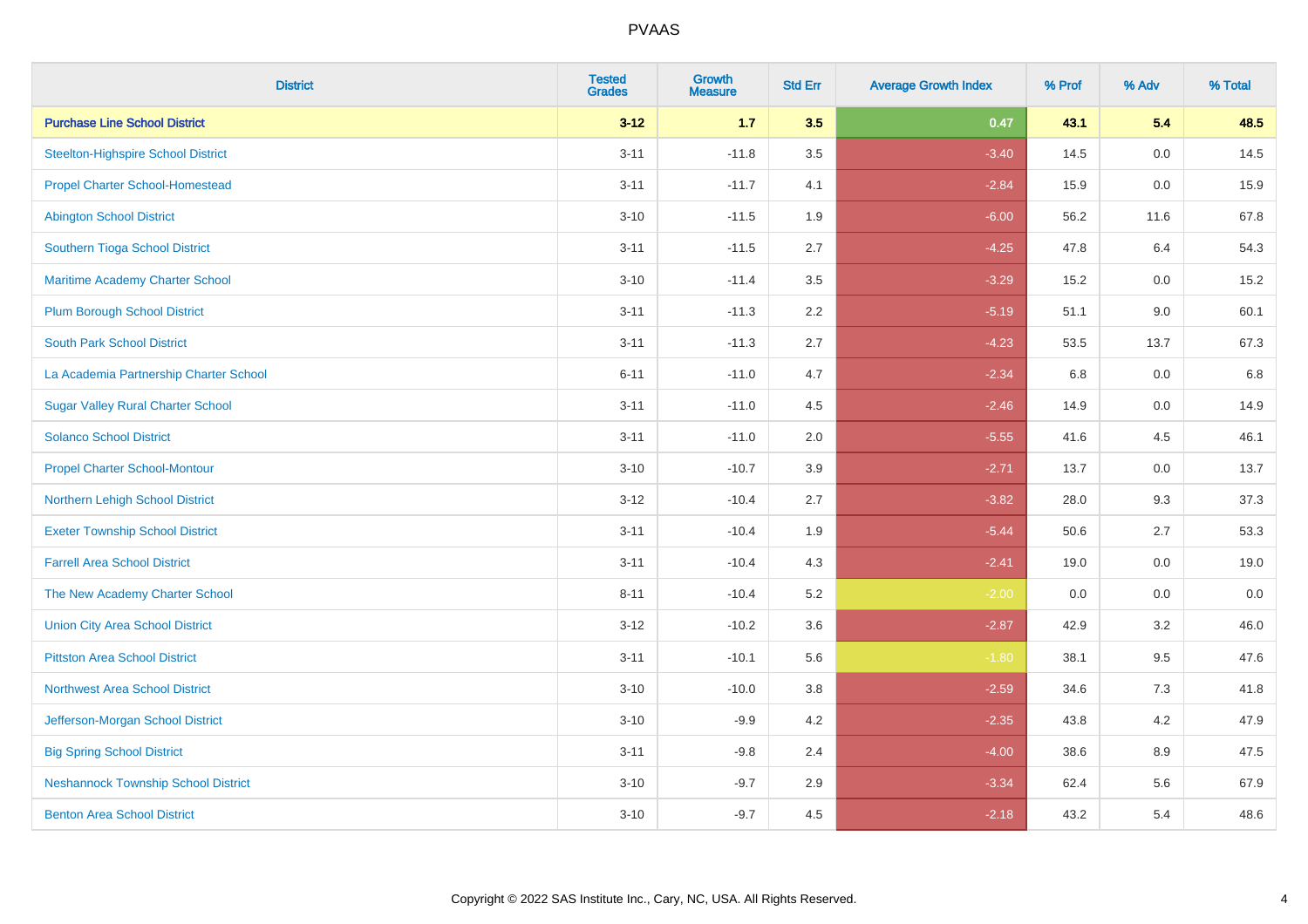| <b>District</b>                               | <b>Tested</b><br><b>Grades</b> | <b>Growth</b><br><b>Measure</b> | <b>Std Err</b> | <b>Average Growth Index</b> | % Prof | % Adv   | % Total |
|-----------------------------------------------|--------------------------------|---------------------------------|----------------|-----------------------------|--------|---------|---------|
| <b>Purchase Line School District</b>          | $3 - 12$                       | $1.7$                           | 3.5            | 0.47                        | 43.1   | 5.4     | 48.5    |
| <b>Chambersburg Area School District</b>      | $3 - 11$                       | $-9.5$                          | 1.3            | $-7.20$                     | 42.7   | $8.6\,$ | 51.4    |
| <b>Redbank Valley School District</b>         | $3 - 11$                       | $-9.5$                          | 3.4            | $-2.77$                     | 31.5   | 4.9     | 36.4    |
| <b>Clearfield Area School District</b>        | $3 - 10$                       | $-9.4$                          | 2.6            | $-3.56$                     | 43.0   | 3.1     | 46.1    |
| <b>Carmichaels Area School District</b>       | $3 - 10$                       | $-9.3$                          | 3.3            | $-2.81$                     | 35.1   | 1.4     | 36.5    |
| <b>Berwick Area School District</b>           | $3 - 11$                       | $-9.3$                          | 2.6            | $-3.59$                     | 42.1   | 5.5     | 47.6    |
| <b>Bradford Area School District</b>          | $3 - 12$                       | $-9.3$                          | 2.4            | $-3.87$                     | 45.8   | 8.3     | 54.2    |
| <b>North East School District</b>             | $3 - 11$                       | $-9.3$                          | 3.1            | $-3.02$                     | 62.6   | 14.4    | 77.0    |
| <b>Innovative Arts Academy Charter School</b> | $6 - 11$                       | $-9.1$                          | 3.7            | $-2.44$                     | 9.5    | 0.0     | 9.5     |
| <b>Mahanoy Area School District</b>           | $3 - 10$                       | $-9.0$                          | 3.6            | $-2.49$                     | 26.2   | 1.6     | 27.9    |
| Aliquippa School District                     | $3 - 11$                       | $-9.0$                          | 4.2            | $-2.14$                     | 11.0   | 0.0     | 11.0    |
| Philadelphia Academy Charter School           | $3 - 11$                       | $-8.9$                          | 2.9            | $-3.04$                     | 50.5   | 2.9     | 53.4    |
| South Allegheny School District               | $3 - 11$                       | $-8.8$                          | 3.2            | $-2.70$                     | 40.5   | 0.0     | 40.5    |
| <b>North Star School District</b>             | $3 - 11$                       | $-8.7$                          | 3.5            | $-2.51$                     | 47.8   | 6.0     | 53.7    |
| <b>Palisades School District</b>              | $3 - 11$                       | $-8.7$                          | 2.8            | $-3.06$                     | 53.8   | 6.7     | 60.5    |
| <b>Milton Area School District</b>            | $3 - 11$                       | $-8.7$                          | 2.5            | $-3.52$                     | 45.4   | $6.9\,$ | 52.3    |
| <b>Chartiers-Houston School District</b>      | $3 - 10$                       | $-8.6$                          | 3.5            | $-2.41$                     | 59.7   | 4.5     | 64.2    |
| Lampeter-Strasburg School District            | $3 - 12$                       | $-8.6$                          | 2.0            | $-4.33$                     | 55.1   | 9.8     | 64.8    |
| <b>West Middlesex Area School District</b>    | $3 - 10$                       | $-8.4$                          | 3.8            | $-2.21$                     | 34.9   | 2.8     | 37.6    |
| <b>Elizabeth Forward School District</b>      | $3 - 11$                       | $-8.4$                          | 2.4            | $-3.41$                     | 51.7   | 4.0     | 55.7    |
| <b>Southmoreland School District</b>          | $3 - 11$                       | $-8.3$                          | 3.6            | $-2.32$                     | 56.8   | 7.2     | 64.0    |
| <b>Tamaqua Area School District</b>           | $3 - 12$                       | $-8.2$                          | 2.5            | $-3.24$                     | 44.5   | 1.9     | 46.4    |
| <b>Muncy School District</b>                  | $3 - 11$                       | $-8.1$                          | 3.7            | $-2.21$                     | 42.0   | 3.8     | 45.8    |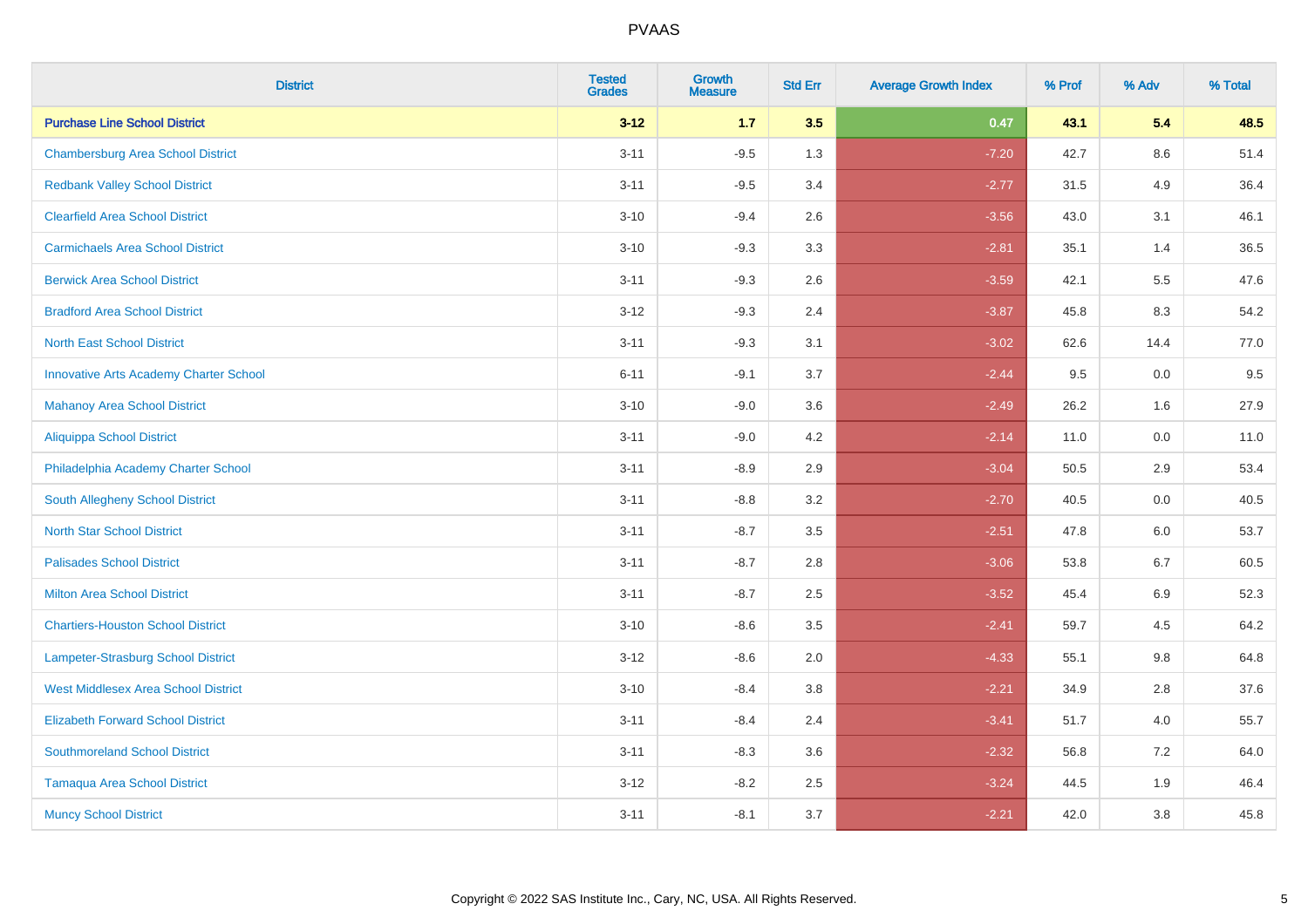| <b>District</b>                              | <b>Tested</b><br><b>Grades</b> | <b>Growth</b><br><b>Measure</b> | <b>Std Err</b> | <b>Average Growth Index</b> | % Prof | % Adv   | % Total  |
|----------------------------------------------|--------------------------------|---------------------------------|----------------|-----------------------------|--------|---------|----------|
| <b>Purchase Line School District</b>         | $3 - 12$                       | $1.7$                           | 3.5            | 0.47                        | 43.1   | 5.4     | 48.5     |
| Portage Area School District                 | $3 - 10$                       | $-8.1$                          | 3.6            | $-2.26$                     | 40.6   | 9.4     | $50.0\,$ |
| <b>Blairsville-Saltsburg School District</b> | $3 - 11$                       | $-8.0$                          | 3.0            | $-2.68$                     | 37.3   | 7.0     | 44.3     |
| <b>Western Beaver County School District</b> | $3 - 11$                       | $-7.8$                          | 4.2            | $-1.87$                     | 56.5   | 6.5     | 63.0     |
| <b>Shamokin Area School District</b>         | $3 - 11$                       | $-7.7$                          | 4.8            | $-1.60$                     | 38.1   | 3.2     | 41.3     |
| <b>Pine Grove Area School District</b>       | $3 - 11$                       | $-7.7$                          | 2.9            | $-2.66$                     | 42.3   | 7.7     | 50.0     |
| <b>Dunmore School District</b>               | $3 - 11$                       | $-7.7$                          | 2.9            | $-2.62$                     | 34.0   | 7.2     | 41.2     |
| <b>Penn Hills School District</b>            | $3 - 11$                       | $-7.6$                          | 2.6            | $-2.94$                     | 33.1   | 0.7     | 33.8     |
| <b>Mohawk Area School District</b>           | $3 - 11$                       | $-7.5$                          | 3.1            | $-2.45$                     | 49.4   | 11.0    | 60.4     |
| Northern Tioga School District               | $3 - 12$                       | $-7.5$                          | 2.8            | $-2.64$                     | 54.0   | 1.2     | 55.2     |
| <b>Conneaut School District</b>              | $3 - 12$                       | $-7.5$                          | 2.6            | $-2.91$                     | 38.4   | 7.4     | 45.8     |
| <b>Highlands School District</b>             | $3 - 11$                       | $-7.4$                          | 2.7            | $-2.76$                     | 44.4   | 3.7     | 48.2     |
| <b>Williams Valley School District</b>       | $3 - 11$                       | $-7.3$                          | 3.4            | $-2.13$                     | 23.2   | 0.0     | 23.2     |
| <b>California Area School District</b>       | $3 - 10$                       | $-7.3$                          | 3.6            | $-2.02$                     | 42.6   | 9.8     | 52.5     |
| <b>Forest Hills School District</b>          | $3 - 11$                       | $-7.3$                          | 2.7            | $-2.74$                     | 41.1   | 13.7    | 54.8     |
| <b>Interboro School District</b>             | $3 - 12$                       | $-7.3$                          | 2.1            | $-3.43$                     | 46.6   | 4.8     | 51.4     |
| <b>Brownsville Area School District</b>      | $3 - 12$                       | $-7.2$                          | 3.9            | $-1.83$                     | 34.4   | 6.1     | 40.5     |
| <b>Windber Area School District</b>          | $3 - 11$                       | $-7.2$                          | 3.2            | $-2.24$                     | 55.4   | 7.2     | 62.6     |
| <b>Wallenpaupack Area School District</b>    | $3 - 11$                       | $-7.1$                          | 2.3            | $-3.09$                     | 40.8   | 2.4     | 43.1     |
| <b>Freedom Area School District</b>          | $3 - 11$                       | $-7.1$                          | 3.0            | $-2.37$                     | 43.8   | 4.2     | 47.9     |
| <b>Harbor Creek School District</b>          | $3 - 11$                       | $-7.1$                          | 2.7            | $-2.67$                     | 48.8   | 15.2    | 64.0     |
| <b>Moshannon Valley School District</b>      | $3 - 10$                       | $-7.0$                          | 3.4            | $-2.01$                     | 48.5   | $0.0\,$ | 48.5     |
| <b>Penn-Delco School District</b>            | $3 - 11$                       | $-6.8$                          | 1.9            | $-3.51$                     | 46.6   | 3.2     | 49.8     |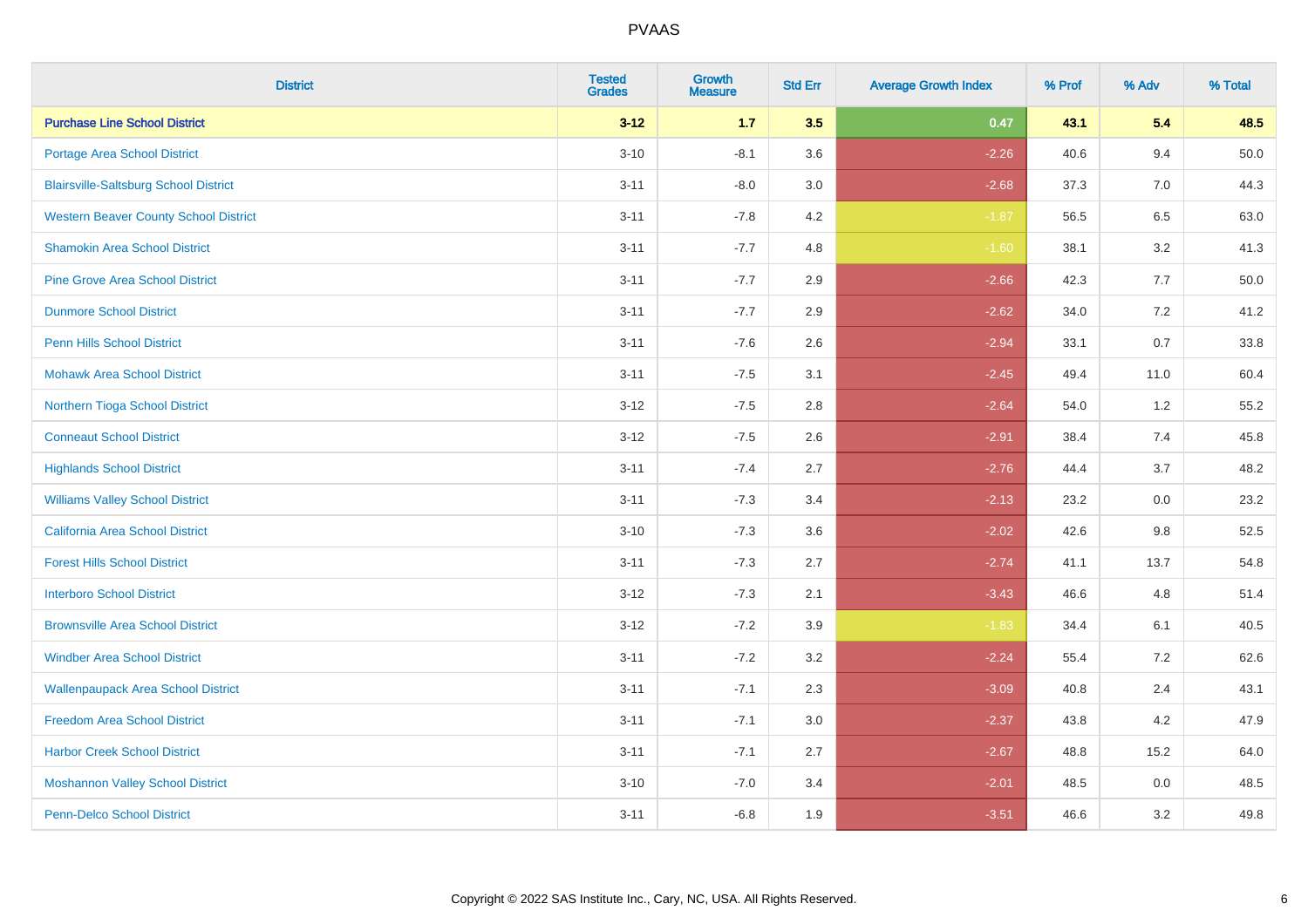| <b>District</b>                                   | <b>Tested</b><br><b>Grades</b> | <b>Growth</b><br><b>Measure</b> | <b>Std Err</b> | <b>Average Growth Index</b> | % Prof | % Adv   | % Total |
|---------------------------------------------------|--------------------------------|---------------------------------|----------------|-----------------------------|--------|---------|---------|
| <b>Purchase Line School District</b>              | $3 - 12$                       | $1.7$                           | 3.5            | 0.47                        | 43.1   | 5.4     | 48.5    |
| <b>Yough School District</b>                      | $3 - 10$                       | $-6.6$                          | 2.7            | $-2.43$                     | 50.8   | 4.0     | 54.8    |
| <b>Butler Area School District</b>                | $3 - 11$                       | $-6.5$                          | 1.5            | $-4.26$                     | 42.5   | 9.4     | 51.9    |
| <b>Executive Education Academy Charter School</b> | $3 - 10$                       | $-6.5$                          | 3.1            | $-2.08$                     | 23.7   | 2.2     | 25.8    |
| <b>New Castle Area School District</b>            | $3 - 12$                       | $-6.4$                          | 2.4            | $-2.66$                     | 32.5   | 4.3     | 36.8    |
| <b>Tri-Valley School District</b>                 | $3 - 10$                       | $-6.4$                          | 4.1            | $-1.57$                     | 37.0   | 4.4     | 41.3    |
| <b>Slippery Rock Area School District</b>         | $3 - 11$                       | $-6.3$                          | 2.5            | $-2.51$                     | 56.2   | 9.5     | 65.7    |
| <b>Upper Dauphin Area School District</b>         | $3 - 11$                       | $-6.3$                          | 3.2            | $-1.98$                     | 37.4   | 4.8     | 42.2    |
| <b>East Allegheny School District</b>             | $3 - 11$                       | $-6.3$                          | 3.3            | $-1.87$                     | 31.9   | 9.7     | 41.7    |
| <b>Dubois Area School District</b>                | $3 - 11$                       | $-6.2$                          | 2.0            | $-3.07$                     | 50.9   | 13.4    | 64.3    |
| <b>Mount Union Area School District</b>           | $3 - 10$                       | $-6.1$                          | 3.1            | $-1.97$                     | 32.2   | 3.4     | 35.6    |
| <b>Waynesboro Area School District</b>            | $3 - 12$                       | $-6.1$                          | 1.9            | $-3.20$                     | 50.0   | 6.8     | 56.8    |
| <b>East Lycoming School District</b>              | $3 - 11$                       | $-6.0$                          | 2.7            | $-2.24$                     | 48.3   | $4.2\,$ | 52.5    |
| <b>Karns City Area School District</b>            | $3 - 11$                       | $-6.0$                          | 2.9            | $-2.03$                     | 53.1   | 8.3     | 61.5    |
| <b>Forest City Regional School District</b>       | $3 - 12$                       | $-6.0$                          | 3.0            | $-1.96$                     | 44.1   | $0.0\,$ | 44.1    |
| <b>Old Forge School District</b>                  | $3 - 12$                       | $-5.9$                          | 3.4            | $-1.73$                     | 52.9   | 7.1     | 60.0    |
| <b>Shade-Central City School District</b>         | $3 - 11$                       | $-5.9$                          | 4.6            | $-1.28$                     | 27.8   | 0.0     | 27.8    |
| <b>Fort Cherry School District</b>                | $3 - 10$                       | $-5.9$                          | 3.8            | $-1.56$                     | 55.2   | 5.2     | 60.3    |
| <b>Universal Audenried Charter School</b>         | $9 - 11$                       | $-5.8$                          | 2.4            | $-2.40$                     | 14.6   | $0.0\,$ | 14.6    |
| Jim Thorpe Area School District                   | $3 - 11$                       | $-5.8$                          | 2.7            | $-2.19$                     | 33.3   | 7.4     | 40.7    |
| <b>Blue Mountain School District</b>              | $3 - 10$                       | $-5.8$                          | 2.3            | $-2.56$                     | 46.6   | 8.5     | 55.1    |
| Susquehanna Township School District              | $3 - 12$                       | $-5.8$                          | 2.7            | $-2.17$                     | 36.0   | 5.6     | 41.6    |
| <b>Ferndale Area School District</b>              | $3 - 10$                       | $-5.8$                          | 4.3            | $-1.33$                     | 40.0   | 0.0     | 40.0    |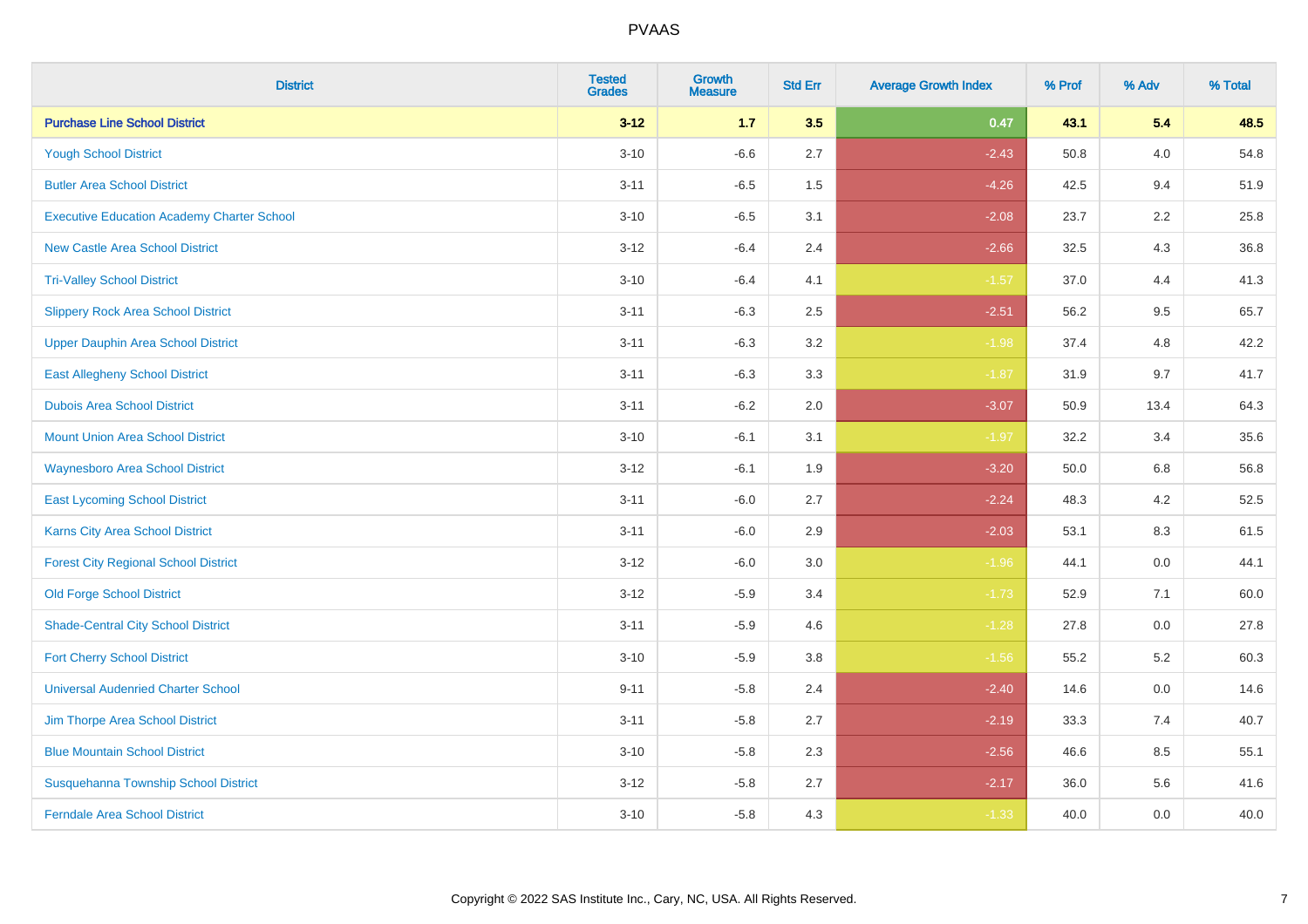| <b>District</b>                                | <b>Tested</b><br><b>Grades</b> | <b>Growth</b><br><b>Measure</b> | <b>Std Err</b> | <b>Average Growth Index</b> | % Prof | % Adv | % Total |
|------------------------------------------------|--------------------------------|---------------------------------|----------------|-----------------------------|--------|-------|---------|
| <b>Purchase Line School District</b>           | $3 - 12$                       | $1.7$                           | 3.5            | 0.47                        | 43.1   | 5.4   | 48.5    |
| <b>Pequea Valley School District</b>           | $3 - 11$                       | $-5.8$                          | 3.2            | $-1.80$                     | 39.8   | 9.1   | 48.9    |
| <b>Austin Area School District</b>             | $3 - 11$                       | $-5.7$                          | 6.4            | $-0.90$                     | 33.3   | 5.6   | 38.9    |
| <b>Carbon Career &amp; Technical Institute</b> | $9 - 11$                       | $-5.7$                          | 3.6            | $-1.59$                     | 34.5   | $1.2$ | 35.7    |
| <b>Claysburg-Kimmel School District</b>        | $3 - 11$                       | $-5.7$                          | 4.0            | $-1.42$                     | 42.9   | 8.2   | 51.0    |
| South Williamsport Area School District        | $3 - 10$                       | $-5.7$                          | 2.5            | $-2.30$                     | 45.5   | 4.5   | 50.0    |
| <b>Fairfield Area School District</b>          | $3 - 11$                       | $-5.6$                          | 3.4            | $-1.66$                     | 57.9   | 4.0   | 61.8    |
| <b>Canton Area School District</b>             | $3 - 11$                       | $-5.5$                          | 3.2            | $-1.75$                     | 40.7   | 2.3   | 43.0    |
| <b>Bermudian Springs School District</b>       | $3 - 11$                       | $-5.5$                          | 2.9            | $-1.94$                     | 56.4   | 6.8   | 63.2    |
| <b>Montrose Area School District</b>           | $3 - 10$                       | $-5.5$                          | 3.0            | $-1.82$                     | 46.7   | 5.4   | 52.2    |
| <b>Trinity Area School District</b>            | $3 - 11$                       | $-5.4$                          | 2.0            | $-2.71$                     | 48.3   | 11.8  | 60.1    |
| Imhotep Institute Charter High School          | $9 - 11$                       | $-5.3$                          | 5.8            | $-0.92$                     | 25.0   | 0.0   | 25.0    |
| <b>Corry Area School District</b>              | $3 - 11$                       | $-5.3$                          | 2.6            | $-2.03$                     | 38.5   | 6.0   | 44.5    |
| <b>Carlisle Area School District</b>           | $3 - 11$                       | $-5.3$                          | 1.9            | $-2.81$                     | 54.0   | 6.3   | 60.3    |
| <b>Indiana Area School District</b>            | $3 - 11$                       | $-5.3$                          | 2.3            | $-2.28$                     | 47.6   | 18.4  | 66.1    |
| <b>Middletown Area School District</b>         | $3 - 11$                       | $-5.3$                          | 2.6            | $-2.05$                     | 46.4   | 5.3   | 51.7    |
| <b>Brentwood Borough School District</b>       | $3 - 11$                       | $-5.3$                          | 3.0            | $-1.72$                     | 52.0   | 6.1   | 58.2    |
| Perseus House Charter School Of Excellence     | $6 - 11$                       | $-5.2$                          | 3.0            | $-1.72$                     | 16.5   | 0.0   | 16.5    |
| <b>Keystone Central School District</b>        | $3 - 11$                       | $-5.1$                          | 2.0            | $-2.46$                     | 44.7   | 4.6   | 49.4    |
| <b>Upper Moreland Township School District</b> | $3 - 11$                       | $-5.0$                          | 2.2            | $-2.31$                     | 57.9   | 4.0   | 61.9    |
| <b>Mount Pleasant Area School District</b>     | $3 - 11$                       | $-5.0$                          | 2.6            | $-1.93$                     | 52.6   | 0.0   | 52.6    |
| <b>Washington School District</b>              | $3 - 11$                       | $-4.9$                          | $2.8\,$        | $-1.76$                     | 30.1   | 2.4   | 32.5    |
| <b>Brandywine Heights Area School District</b> | $3 - 11$                       | $-4.9$                          | 2.7            | $-1.81$                     | 49.2   | 8.2   | 57.4    |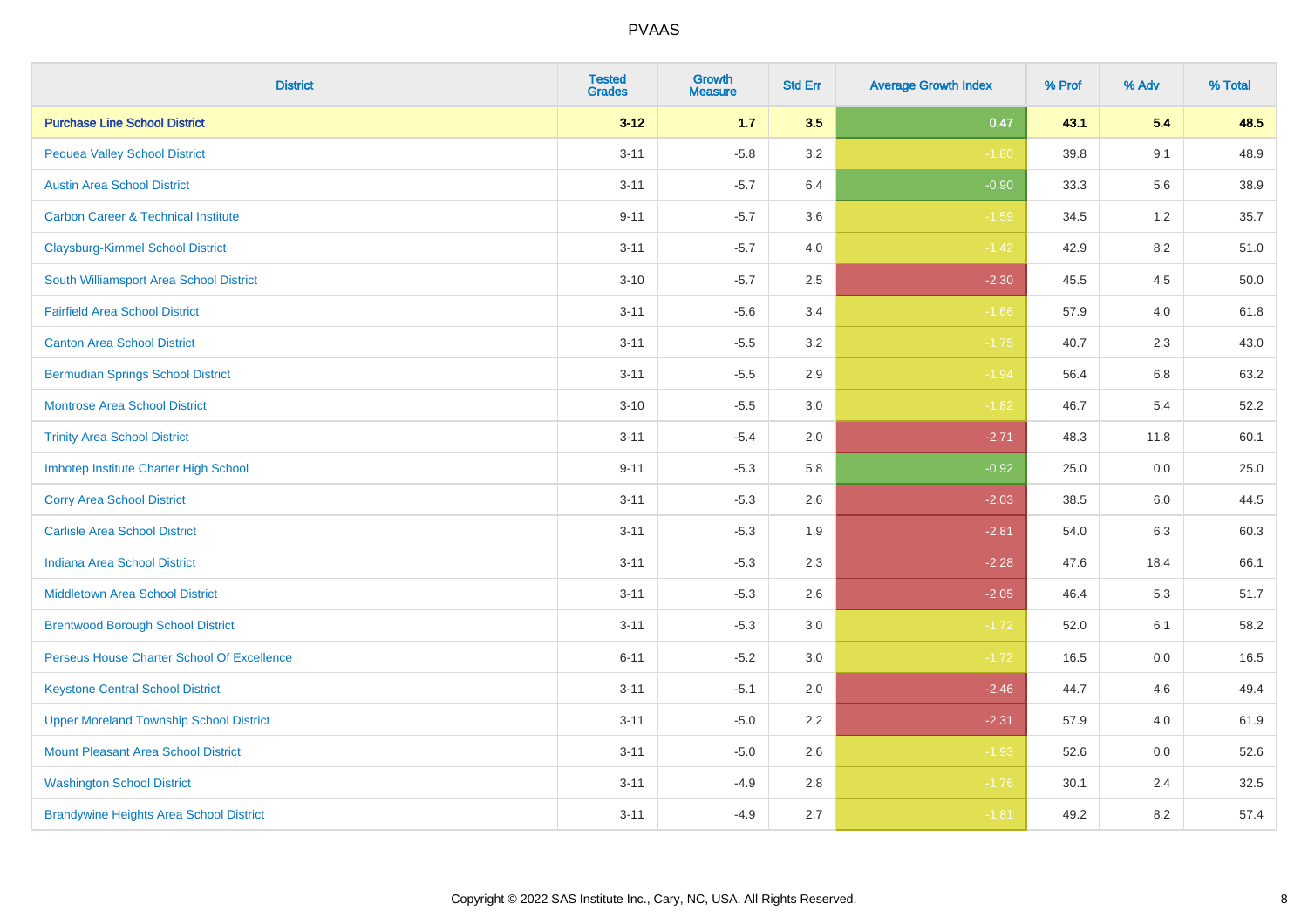| <b>District</b>                               | <b>Tested</b><br><b>Grades</b> | <b>Growth</b><br><b>Measure</b> | <b>Std Err</b> | <b>Average Growth Index</b> | % Prof | % Adv   | % Total |
|-----------------------------------------------|--------------------------------|---------------------------------|----------------|-----------------------------|--------|---------|---------|
| <b>Purchase Line School District</b>          | $3 - 12$                       | $1.7$                           | 3.5            | 0.47                        | 43.1   | 5.4     | 48.5    |
| <b>Juniata County School District</b>         | $3 - 12$                       | $-4.9$                          | 2.1            | $-2.26$                     | 38.5   | 2.9     | 41.4    |
| <b>Central Columbia School District</b>       | $3 - 12$                       | $-4.8$                          | 2.6            | $-1.86$                     | 53.7   | 14.8    | 68.5    |
| <b>Nazareth Area School District</b>          | $3 - 11$                       | $-4.7$                          | 1.7            | $-2.82$                     | 59.2   | $9.9\,$ | 69.0    |
| <b>Boyertown Area School District</b>         | $3 - 11$                       | $-4.7$                          | 1.5            | $-3.17$                     | 55.2   | 11.3    | 66.5    |
| <b>Apollo-Ridge School District</b>           | $3 - 12$                       | $-4.7$                          | 3.7            | $-1.24$                     | 50.0   | 10.0    | 60.0    |
| <b>Crawford Central School District</b>       | $3 - 11$                       | $-4.7$                          | 2.2            | $-2.15$                     | 40.6   | 10.5    | 51.1    |
| <b>Riverview School District</b>              | $3 - 11$                       | $-4.6$                          | 3.8            | $-1.20$                     | 57.9   | 15.8    | 73.7    |
| <b>West Greene School District</b>            | $3 - 11$                       | $-4.5$                          | 4.3            | $-1.04$                     | 36.6   | 7.3     | 43.9    |
| <b>Greensburg Salem School District</b>       | $3 - 11$                       | $-4.4$                          | 2.4            | $-1.88$                     | 47.6   | 4.9     | 52.4    |
| <b>Coatesville Area School District</b>       | $3 - 11$                       | $-4.4$                          | 1.7            | $-2.62$                     | 36.3   | 4.2     | 40.5    |
| <b>Quakertown Community School District</b>   | $3 - 12$                       | $-4.4$                          | 1.6            | $-2.70$                     | 56.5   | 10.0    | 66.6    |
| <b>Somerset Area School District</b>          | $3 - 11$                       | $-4.4$                          | 2.3            | $-1.93$                     | 44.4   | 14.9    | 59.3    |
| <b>Gillingham Charter School</b>              | $3 - 11$                       | $-4.4$                          | 5.6            | $-0.77$                     | 20.8   | 8.3     | 29.2    |
| <b>Forest Area School District</b>            | $3 - 11$                       | $-4.4$                          | 5.4            | $-0.81$                     | 36.2   | 2.1     | 38.3    |
| Jeannette City School District                | $3 - 11$                       | $-4.3$                          | 3.8            | $-1.13$                     | 46.7   | $7.5\,$ | 54.2    |
| <b>Antietam School District</b>               | $3 - 10$                       | $-4.3$                          | 3.8            | $-1.13$                     | 36.4   | $5.4$   | 41.8    |
| <b>Oxford Area School District</b>            | $3 - 11$                       | $-4.3$                          | 1.9            | $-2.26$                     | 41.3   | 8.0     | 49.3    |
| <b>Bristol Borough School District</b>        | $3-12$                         | $-4.3$                          | 3.4            | $-1.27$                     | 39.7   | 1.3     | 41.0    |
| <b>Turkeyfoot Valley Area School District</b> | $3 - 12$                       | $-4.3$                          | 5.6            | $-0.76$                     | 22.0   | 5.1     | 27.1    |
| <b>Troy Area School District</b>              | $3 - 10$                       | $-4.3$                          | 3.4            | $-1.26$                     | 43.2   | 5.7     | 48.9    |
| East Pennsboro Area School District           | $3 - 11$                       | $-4.2$                          | 2.5            | $-1.71$                     | 60.8   | 8.5     | 69.3    |
| <b>Ellwood City Area School District</b>      | $3 - 11$                       | $-4.2$                          | 3.2            | $-1.29$                     | 54.1   | 14.1    | 68.2    |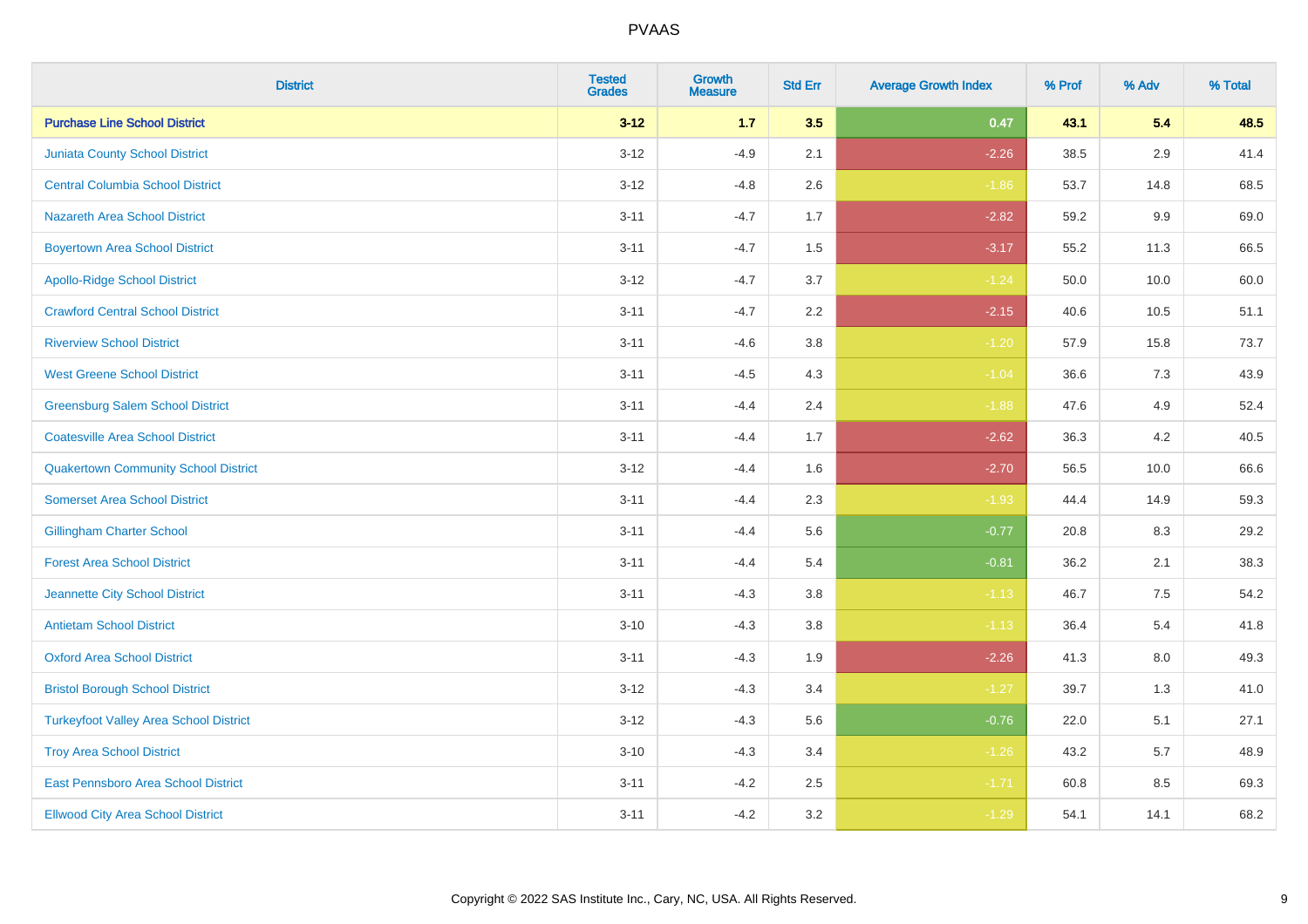| <b>District</b>                                                       | <b>Tested</b><br><b>Grades</b> | <b>Growth</b><br><b>Measure</b> | <b>Std Err</b> | <b>Average Growth Index</b> | % Prof | % Adv   | % Total |
|-----------------------------------------------------------------------|--------------------------------|---------------------------------|----------------|-----------------------------|--------|---------|---------|
| <b>Purchase Line School District</b>                                  | $3 - 12$                       | 1.7                             | 3.5            | 0.47                        | 43.1   | 5.4     | 48.5    |
| <b>MaST Community Charter School</b>                                  | $3 - 10$                       | $-4.1$                          | 2.7            | $-1.52$                     | 44.0   | 9.5     | 53.4    |
| <b>Easton Area School District</b>                                    | $3 - 12$                       | $-4.1$                          | 1.4            | $-2.91$                     | 39.9   | 4.0     | 43.9    |
| <b>Cambria Heights School District</b>                                | $3 - 10$                       | $-4.1$                          | 3.1            | $-1.32$                     | 51.0   | $6.0\,$ | 57.0    |
| <b>Elk Lake School District</b>                                       | $3 - 11$                       | $-4.0$                          | 3.3            | $-1.23$                     | 46.2   | 3.3     | 49.4    |
| <b>Pottstown School District</b>                                      | $3 - 12$                       | $-4.0$                          | 2.4            | $-1.68$                     | 29.8   | 1.2     | 31.0    |
| <b>Gettysburg Area School District</b>                                | $3 - 11$                       | $-4.0$                          | 2.1            | $-1.89$                     | 45.3   | 14.0    | 59.3    |
| Preparatory Charter School Of Mathematics, Science, Tech, And Careers | $9 - 10$                       | $-4.0$                          | 2.5            | $-1.59$                     | 15.0   | 0.0     | 15.0    |
| <b>Sullivan County School District</b>                                | $3 - 10$                       | $-4.0$                          | 4.4            | $-0.90$                     | 66.7   | 2.6     | 69.2    |
| <b>Westmont Hilltop School District</b>                               | $3 - 11$                       | $-4.0$                          | 2.8            | $-1.40$                     | 36.3   | 13.3    | 49.6    |
| Juniata Valley School District                                        | $3 - 11$                       | $-3.9$                          | 3.5            | $-1.10$                     | 44.4   | 3.5     | 47.8    |
| <b>Big Beaver Falls Area School District</b>                          | $3 - 11$                       | $-3.9$                          | 3.3            | $-1.18$                     | 34.1   | 3.5     | 37.6    |
| <b>York Co School Of Technology</b>                                   | $9 - 12$                       | $-3.8$                          | 1.7            | $-2.22$                     | 39.1   | 5.6     | 44.7    |
| <b>Valley Grove School District</b>                                   | $3 - 10$                       | $-3.7$                          | 3.7            | $-1.01$                     | 51.2   | 6.1     | 57.3    |
| <b>Kane Area School District</b>                                      | $3 - 10$                       | $-3.7$                          | 3.2            | $-1.17$                     | 39.5   | 9.9     | 49.4    |
| <b>Conemaugh Township Area School District</b>                        | $3 - 12$                       | $-3.7$                          | 3.4            | $-1.09$                     | 53.8   | 17.6    | 71.4    |
| <b>Kiski Area School District</b>                                     | $3 - 11$                       | $-3.7$                          | 2.0            | $-1.86$                     | 57.4   | 10.4    | 67.8    |
| <b>Twin Valley School District</b>                                    | $3 - 12$                       | $-3.6$                          | 2.1            | $-1.69$                     | 49.6   | 7.1     | 56.8    |
| <b>Perkiomen Valley School District</b>                               | $3 - 11$                       | $-3.5$                          | 1.6            | $-2.18$                     | 53.8   | 13.4    | 67.2    |
| <b>Fannett-Metal School District</b>                                  | $3 - 11$                       | $-3.4$                          | 5.1            | $-0.67$                     | 38.7   | 8.1     | 46.8    |
| <b>Chestnut Ridge School District</b>                                 | $3 - 12$                       | $-3.4$                          | 2.9            | $-1.17$                     | 46.6   | 5.8     | 52.4    |
| <b>Pittsburgh School District</b>                                     | $3 - 11$                       | $-3.3$                          | 1.1            | $-3.04$                     | 33.9   | 8.2     | 42.1    |
| <b>Riverside School District</b>                                      | $3 - 11$                       | $-3.2$                          | 3.0            | $-1.09$                     | 43.0   | 9.0     | 52.0    |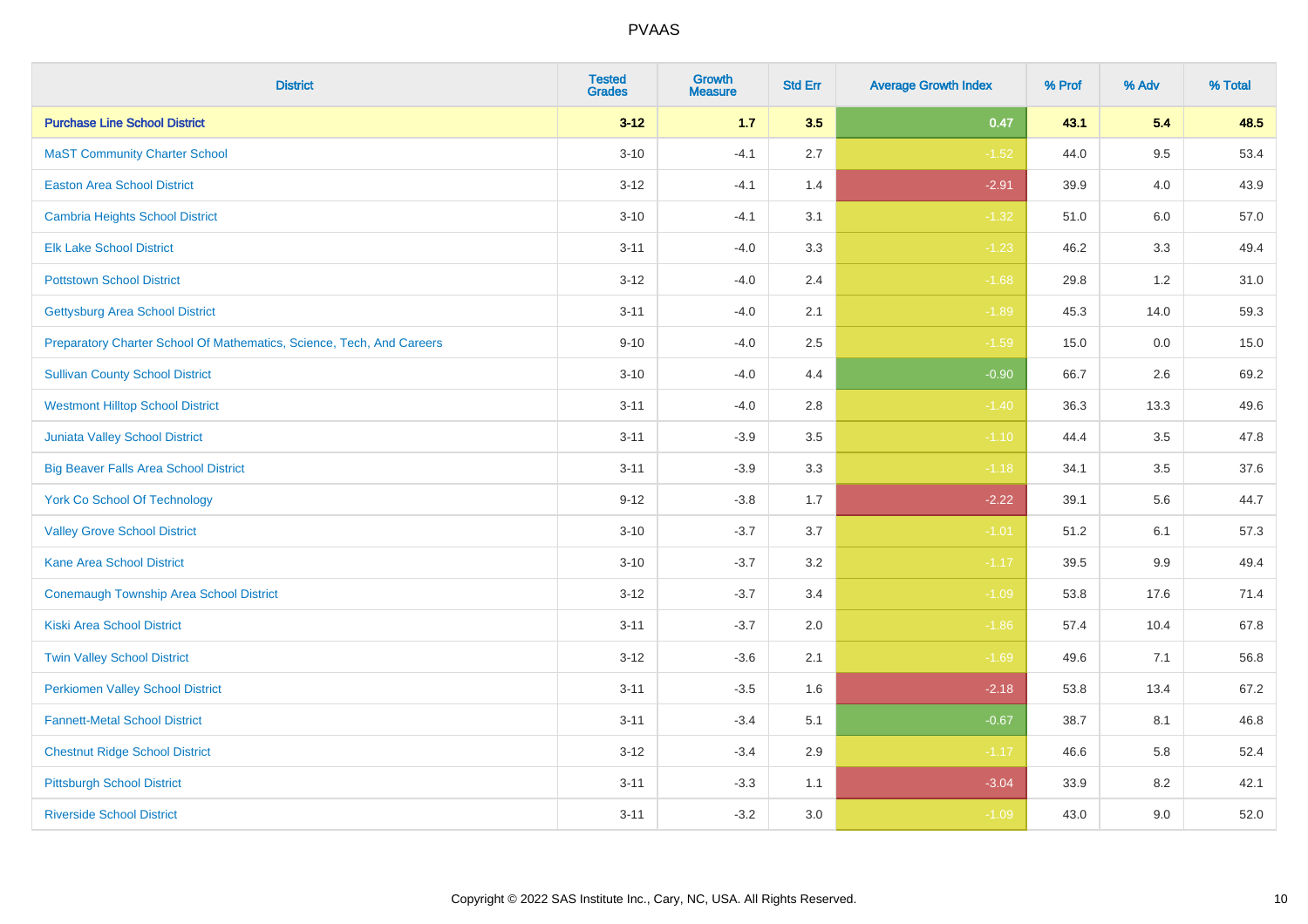| <b>District</b>                                         | <b>Tested</b><br><b>Grades</b> | Growth<br><b>Measure</b> | <b>Std Err</b> | <b>Average Growth Index</b> | % Prof | % Adv   | % Total |
|---------------------------------------------------------|--------------------------------|--------------------------|----------------|-----------------------------|--------|---------|---------|
| <b>Purchase Line School District</b>                    | $3 - 12$                       | $1.7$                    | 3.5            | 0.47                        | 43.1   | 5.4     | 48.5    |
| <b>Conemaugh Valley School District</b>                 | $3 - 12$                       | $-3.2$                   | 4.1            | $-0.78$                     | 48.2   | 5.6     | 53.7    |
| <b>Columbia Borough School District</b>                 | $3-12$                         | $-3.1$                   | 3.5            | $-0.89$                     | 29.5   | 1.9     | 31.4    |
| <b>Northeast Bradford School District</b>               | $3 - 10$                       | $-3.1$                   | 4.0            | $-0.78$                     | 33.9   | 3.4     | 37.3    |
| <b>Greater Johnstown School District</b>                | $3 - 11$                       | $-3.1$                   | 2.6            | $-1.19$                     | 26.1   | 0.0     | 26.1    |
| <b>Greencastle-Antrim School District</b>               | $3 - 11$                       | $-3.0$                   | 2.2            | $-1.36$                     | 62.4   | $9.9\,$ | 72.3    |
| Center For Student Learning Charter School At Pennsbury | $6 - 12$                       | $-2.9$                   | 6.1            | $-0.47$                     | 42.9   | $0.0\,$ | 42.9    |
| <b>Scranton School District</b>                         | $3 - 12$                       | $-2.9$                   | 2.4            | $-1.22$                     | 45.6   | 3.6     | 49.1    |
| Oil City Area School District                           | $3 - 11$                       | $-2.9$                   | 2.6            | $-1.08$                     | 44.4   | 5.8     | 50.2    |
| <b>Quaker Valley School District</b>                    | $3 - 11$                       | $-2.8$                   | $2.6\,$        | $-1.08$                     | 55.2   | 13.2    | 68.4    |
| <b>Susquehanna Community School District</b>            | $3 - 11$                       | $-2.8$                   | 4.2            | $-0.66$                     | 49.4   | 6.9     | 56.3    |
| <b>Chichester School District</b>                       | $3 - 11$                       | $-2.7$                   | 2.3            | $-1.17$                     | 44.6   | 6.6     | 51.2    |
| <b>Lewisburg Area School District</b>                   | $3 - 11$                       | $-2.7$                   | 2.6            | $-1.03$                     | 57.0   | 18.5    | 75.6    |
| Shenango Area School District                           | $3 - 11$                       | $-2.6$                   | 3.3            | $-0.79$                     | 50.6   | 13.9    | 64.6    |
| <b>Charleroi School District</b>                        | $3 - 11$                       | $-2.6$                   | 3.0            | $-0.86$                     | 55.7   | 7.4     | 63.1    |
| <b>Dallas School District</b>                           | $3 - 11$                       | $-2.5$                   | 2.2            | $-1.12$                     | 54.9   | 7.6     | 62.4    |
| <b>Clarion-Limestone Area School District</b>           | $3 - 12$                       | $-2.5$                   | 4.1            | $-0.60$                     | 56.8   | 6.8     | 63.6    |
| North Pocono School District                            | $3 - 11$                       | $-2.3$                   | 3.4            | $-0.68$                     | 52.0   | 16.4    | 68.5    |
| <b>Wyoming Valley West School District</b>              | $3 - 11$                       | $-2.2$                   | 2.4            | $-0.91$                     | 49.4   | 3.0     | 52.4    |
| <b>Burgettstown Area School District</b>                | $3 - 11$                       | $-2.1$                   | 3.4            | $-0.62$                     | 50.0   | 1.4     | 51.4    |
| <b>Bald Eagle Area School District</b>                  | $3 - 11$                       | $-2.1$                   | 2.7            | $-0.75$                     | 48.4   | 9.4     | 57.7    |
| Huntingdon Area School District                         | $3 - 11$                       | $-2.0$                   | 2.7            | $-0.72$                     | 36.8   | 10.3    | 47.0    |
| <b>Hope For Hyndman Charter School</b>                  | $3 - 11$                       | $-2.0$                   | 6.1            | $-0.32$                     | 33.3   | 0.0     | 33.3    |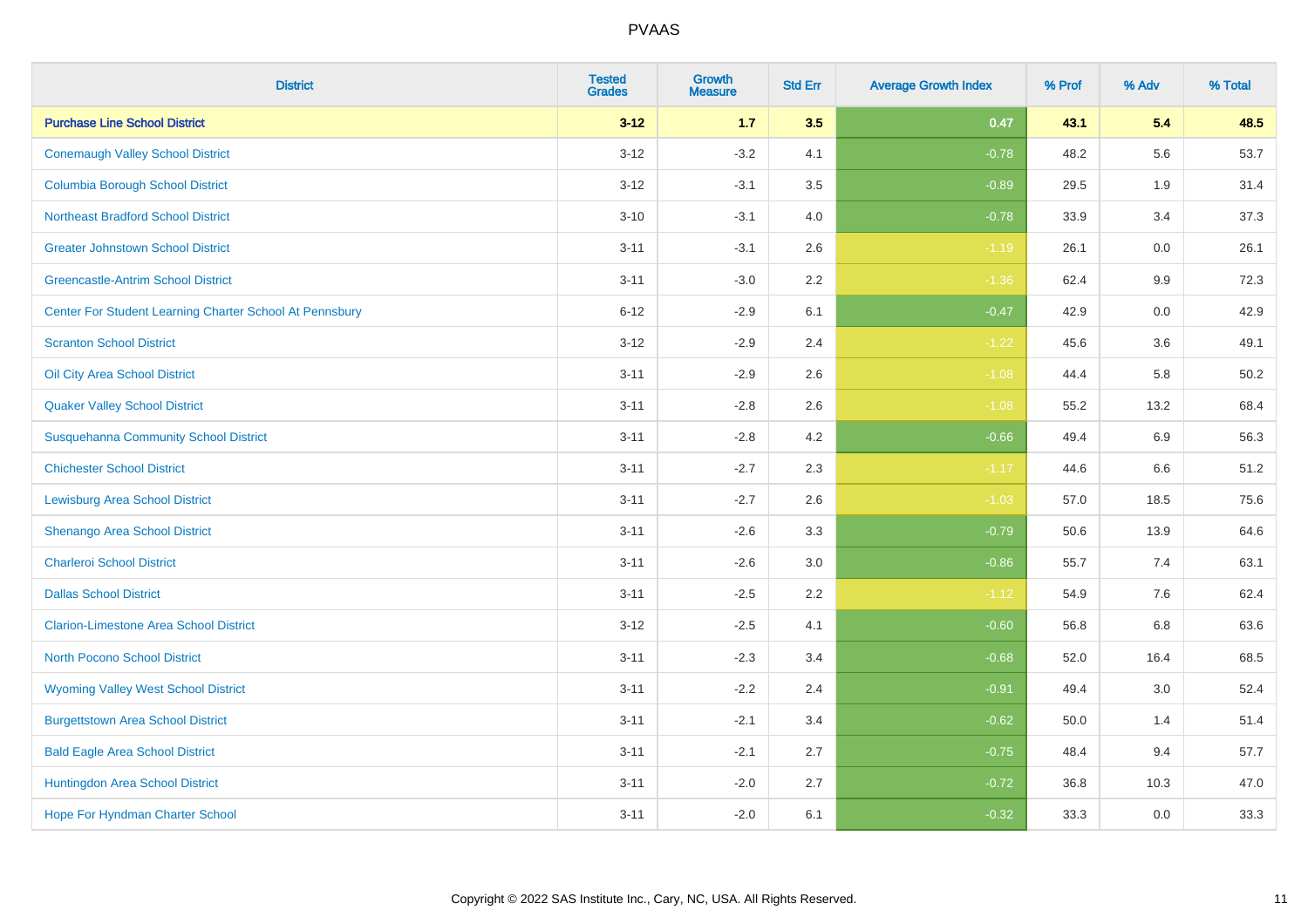| <b>District</b>                          | <b>Tested</b><br><b>Grades</b> | <b>Growth</b><br><b>Measure</b> | <b>Std Err</b> | <b>Average Growth Index</b> | % Prof | % Adv   | % Total |
|------------------------------------------|--------------------------------|---------------------------------|----------------|-----------------------------|--------|---------|---------|
| <b>Purchase Line School District</b>     | $3 - 12$                       | $1.7$                           | 3.5            | 0.47                        | 43.1   | 5.4     | 48.5    |
| <b>Montour School District</b>           | $3 - 11$                       | $-1.8$                          | 2.1            | $-0.88$                     | 61.4   | 15.1    | 76.5    |
| <b>North Hills School District</b>       | $3 - 11$                       | $-1.8$                          | 1.8            | $-0.96$                     | 59.1   | 14.1    | 73.2    |
| <b>Phoenixville Area School District</b> | $3 - 11$                       | $-1.7$                          | 2.1            | $-0.83$                     | 59.9   | 10.6    | 70.5    |
| <b>Chartiers Valley School District</b>  | $3 - 11$                       | $-1.7$                          | 2.0            | $-0.81$                     | 54.7   | 8.4     | 63.1    |
| <b>Mid Valley School District</b>        | $3 - 10$                       | $-1.7$                          | 3.0            | $-0.55$                     | 45.1   | 7.8     | 52.9    |
| South Side Area School District          | $3 - 11$                       | $-1.6$                          | 3.3            | $-0.48$                     | 50.0   | $6.8\,$ | 56.8    |
| <b>Cornell School District</b>           | $3 - 11$                       | $-1.6$                          | 5.0            | $-0.32$                     | 33.8   | 1.5     | 35.4    |
| <b>Lehighton Area School District</b>    | $3 - 11$                       | $-1.6$                          | 2.3            | $-0.70$                     | 51.1   | 5.6     | 56.7    |
| <b>Central Greene School District</b>    | $3 - 11$                       | $-1.6$                          | 2.8            | $-0.55$                     | 54.2   | 2.8     | 57.0    |
| <b>Lebanon School District</b>           | $3 - 11$                       | $-1.6$                          | 1.9            | $-0.80$                     | 24.4   | 2.6     | 27.0    |
| <b>Sharpsville Area School District</b>  | $3 - 11$                       | $-1.4$                          | 3.5            | $-0.40$                     | 55.2   | 13.4    | 68.7    |
| <b>Seneca Valley School District</b>     | $3 - 11$                       | $-1.4$                          | 1.4            | $-0.99$                     | 57.2   | 11.4    | 68.6    |
| <b>Cheltenham School District</b>        | $3 - 11$                       | $-1.4$                          | 2.1            | $-0.67$                     | 46.1   | 10.0    | 56.1    |
| <b>Wyoming Area School District</b>      | $3 - 10$                       | $-1.3$                          | 2.6            | $-0.50$                     | 53.8   | 10.8    | 64.6    |
| <b>Bellwood-Antis School District</b>    | $3 - 10$                       | $-1.2$                          | 3.2            | $-0.39$                     | 55.1   | 10.1    | 65.2    |
| <b>Palmerton Area School District</b>    | $3 - 11$                       | $-1.2$                          | 3.0            | $-0.39$                     | 57.4   | 5.0     | 62.4    |
| Mt Lebanon School District               | $3 - 11$                       | $-1.0$                          | 1.5            | $-0.70$                     | 61.9   | 24.0    | 85.9    |
| <b>North Schuylkill School District</b>  | $3 - 11$                       | $-1.0$                          | 2.4            | $-0.42$                     | 41.8   | 5.1     | 46.8    |
| <b>Manheim Township School District</b>  | $3 - 12$                       | $-0.9$                          | 1.6            | $-0.58$                     | 53.2   | 15.5    | 68.7    |
| <b>Lakeview School District</b>          | $3 - 11$                       | $-0.9$                          | 3.7            | $-0.24$                     | 60.3   | 3.2     | 63.5    |
| <b>Glendale School District</b>          | $3 - 10$                       | $-0.9$                          | 3.7            | $-0.24$                     | 50.0   | 5.4     | 55.4    |
| <b>Conewago Valley School District</b>   | $3-12$                         | $-0.9$                          | 2.0            | $-0.45$                     | 51.7   | 9.6     | 61.3    |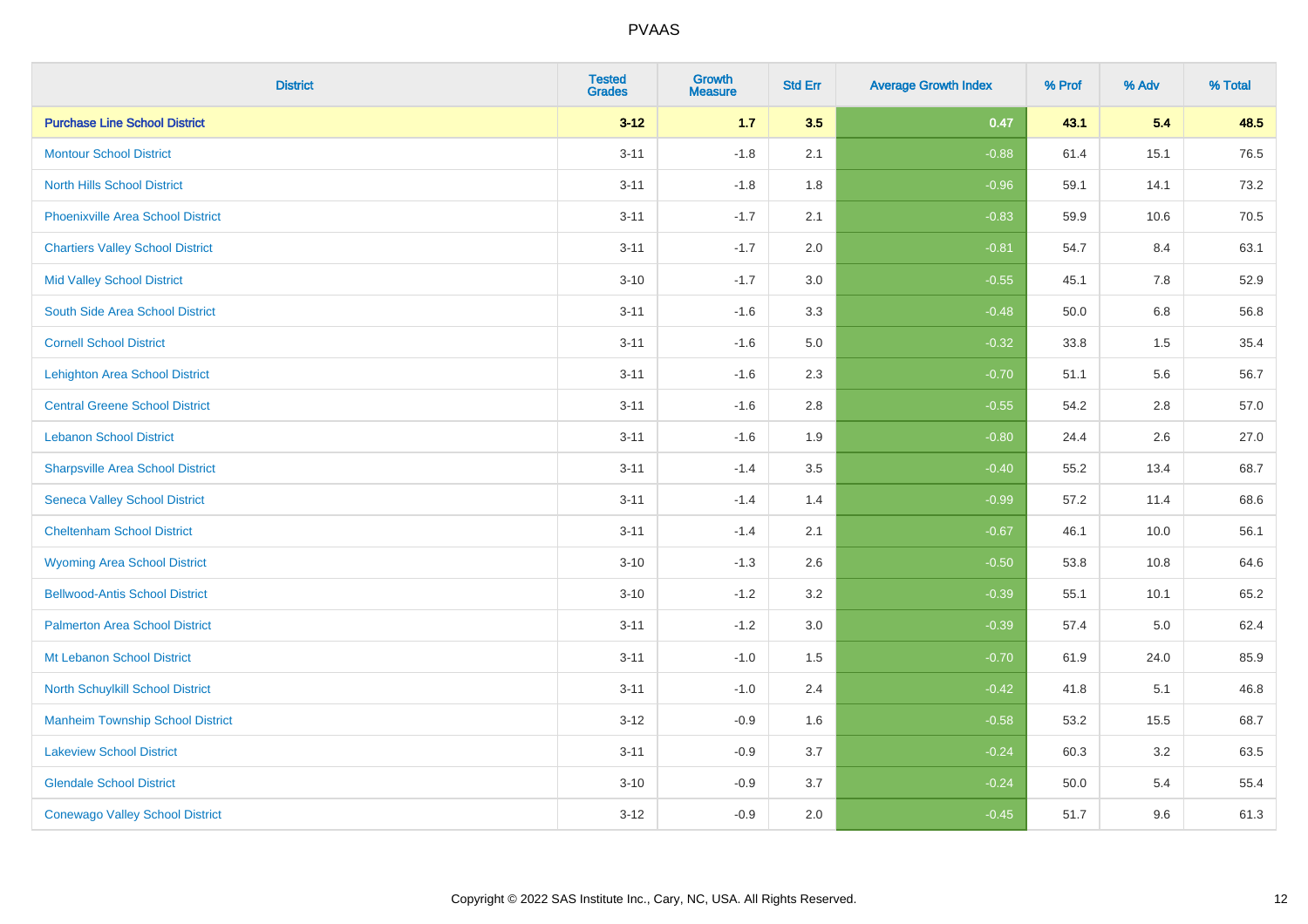| <b>District</b>                                    | <b>Tested</b><br><b>Grades</b> | Growth<br><b>Measure</b> | <b>Std Err</b> | <b>Average Growth Index</b> | % Prof | % Adv | % Total |
|----------------------------------------------------|--------------------------------|--------------------------|----------------|-----------------------------|--------|-------|---------|
| <b>Purchase Line School District</b>               | $3 - 12$                       | $1.7$                    | 3.5            | 0.47                        | 43.1   | 5.4   | 48.5    |
| <b>Elizabethtown Area School District</b>          | $3 - 12$                       | $-0.9$                   | 1.9            | $-0.47$                     | 50.0   | 11.2  | 61.2    |
| <b>Millville Area School District</b>              | $3 - 12$                       | $-0.9$                   | 4.7            | $-0.18$                     | 51.4   | 5.4   | 56.8    |
| <b>Bangor Area School District</b>                 | $3 - 12$                       | $-0.9$                   | 2.0            | $-0.43$                     | 44.3   | 4.7   | 49.0    |
| Canon-Mcmillan School District                     | $3 - 11$                       | $-0.8$                   | 1.6            | $-0.50$                     | 58.7   | 15.9  | 74.6    |
| <b>Shaler Area School District</b>                 | $3 - 11$                       | $-0.8$                   | 1.9            | $-0.43$                     | 49.1   | 9.6   | 58.7    |
| <b>Albert Gallatin Area School District</b>        | $3 - 11$                       | $-0.8$                   | 2.4            | $-0.32$                     | 54.5   | 10.0  | 64.6    |
| <b>Westinghouse Arts Academy Charter School</b>    | $9 - 10$                       | $-0.7$                   | 3.6            | $-0.19$                     | 59.2   | 8.4   | 67.6    |
| <b>Achievement House Charter School</b>            | $7 - 11$                       | $-0.7$                   | 4.0            | $-0.17$                     | 32.5   | 2.6   | 35.1    |
| <b>Otto-Eldred School District</b>                 | $3 - 11$                       | $-0.7$                   | 4.2            | $-0.15$                     | 56.2   | 6.2   | 62.5    |
| <b>Panther Valley School District</b>              | $3 - 12$                       | $-0.6$                   | 3.3            | $-0.19$                     | 47.9   | 4.3   | 52.1    |
| <b>Tuscarora School District</b>                   | $3 - 11$                       | $-0.6$                   | 2.3            | $-0.27$                     | 45.1   | 8.1   | 53.2    |
| <b>Girard School District</b>                      | $3 - 11$                       | $-0.6$                   | 2.7            | $-0.22$                     | 53.9   | 15.6  | 69.6    |
| <b>Mount Carmel Area School District</b>           | $3 - 11$                       | $-0.6$                   | 3.1            | $-0.18$                     | 45.3   | 2.1   | 47.4    |
| <b>Central Fulton School District</b>              | $3 - 11$                       | $-0.5$                   | 3.5            | $-0.14$                     | 51.4   | 8.6   | 60.0    |
| Philadelphia Electrical & Tech Charter High School | $10 - 10$                      | $-0.5$                   | 2.9            | $-0.15$                     | 8.8    | 0.0   | 8.8     |
| <b>Blue Ridge School District</b>                  | $3 - 11$                       | $-0.5$                   | 3.6            | $-0.12$                     | 44.6   | 3.1   | 47.7    |
| <b>Oley Valley School District</b>                 | $3 - 11$                       | $-0.4$                   | 2.8            | $-0.15$                     | 43.1   | 12.9  | 56.0    |
| <b>Harrisburg City School District</b>             | $3 - 11$                       | $-0.4$                   | 2.1            | $-0.19$                     | 15.1   | 0.4   | 15.5    |
| <b>Penn Manor School District</b>                  | $3 - 11$                       | $-0.4$                   | 1.6            | $-0.25$                     | 51.9   | 12.6  | 64.5    |
| New Kensington-Arnold School District              | $3 - 11$                       | $-0.4$                   | 3.8            | $-0.10$                     | 40.7   | 3.7   | 44.4    |
| <b>Crestwood School District</b>                   | $3 - 11$                       | $-0.4$                   | 2.4            | $-0.17$                     | 57.4   | 17.0  | 74.4    |
| <b>Southern Lehigh School District</b>             | $3 - 11$                       | $-0.4$                   | 2.3            | $-0.17$                     | 66.1   | 11.9  | 78.0    |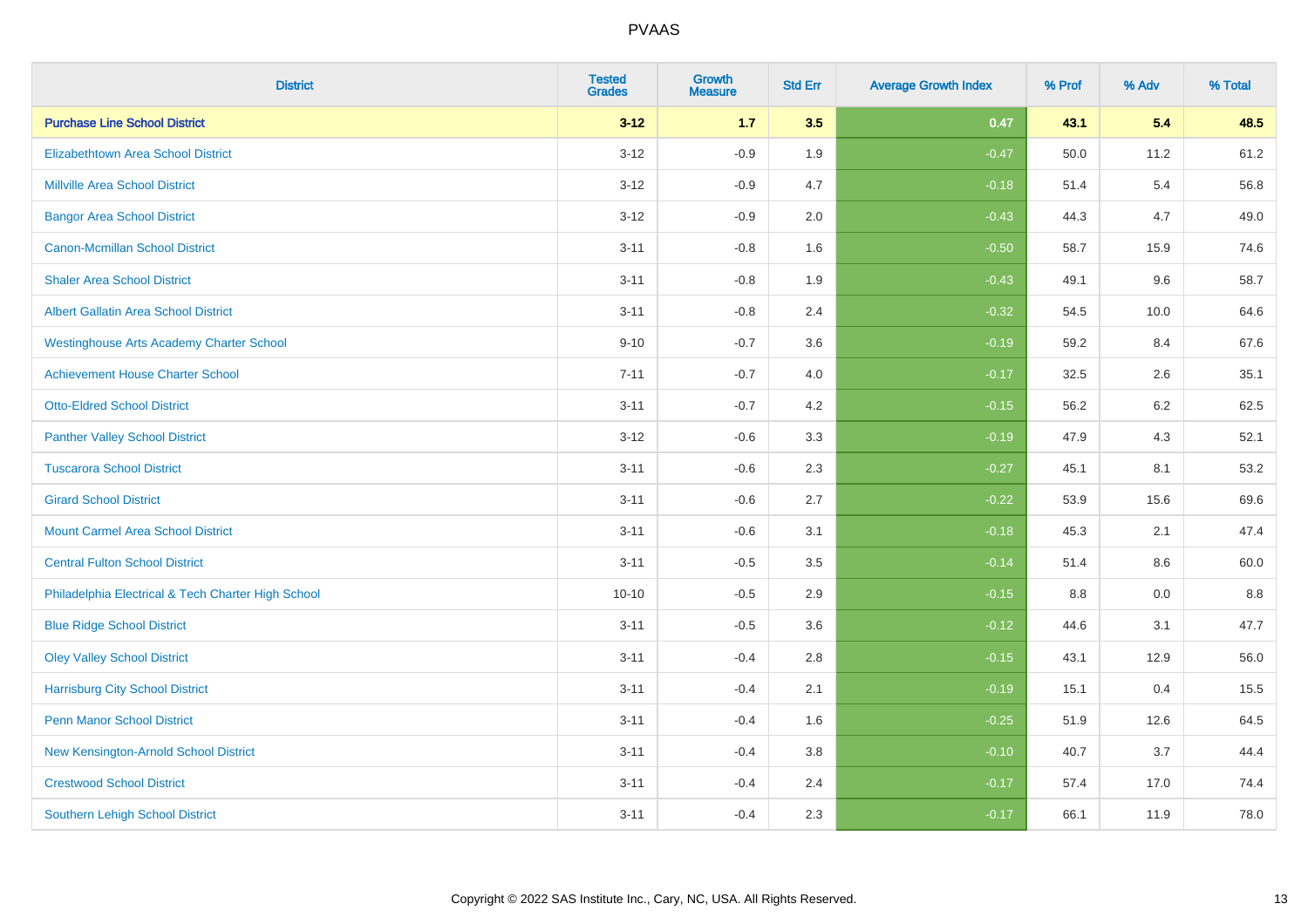| <b>District</b>                          | <b>Tested</b><br><b>Grades</b> | <b>Growth</b><br><b>Measure</b> | <b>Std Err</b> | <b>Average Growth Index</b> | % Prof | % Adv | % Total |
|------------------------------------------|--------------------------------|---------------------------------|----------------|-----------------------------|--------|-------|---------|
| <b>Purchase Line School District</b>     | $3 - 12$                       | $1.7$                           | 3.5            | 0.47                        | 43.1   | 5.4   | 48.5    |
| <b>Bellefonte Area School District</b>   | $3 - 11$                       | $-0.4$                          | $2.2\,$        | $-0.17$                     | 47.6   | 10.6  | 58.2    |
| <b>Avella Area School District</b>       | $3 - 12$                       | $-0.3$                          | 4.7            | $-0.05$                     | 49.3   | 14.5  | 63.8    |
| <b>Chester-Upland School District</b>    | $3 - 11$                       | $-0.3$                          | 2.7            | $-0.09$                     | 13.8   | 0.8   | 14.6    |
| <b>Mercer Area School District</b>       | $3 - 11$                       | $-0.2$                          | 3.3            | $-0.06$                     | 56.0   | 8.0   | 64.0    |
| <b>Kutztown Area School District</b>     | $3 - 12$                       | $-0.2$                          | 3.2            | $-0.05$                     | 55.4   | 13.3  | 68.7    |
| <b>Warren County School District</b>     | $3 - 11$                       | $-0.1$                          | 1.8            | $-0.06$                     | 37.2   | 5.3   | 42.6    |
| <b>Susquenita School District</b>        | $3 - 11$                       | $-0.1$                          | 2.8            | $-0.01$                     | 47.7   | 10.1  | 57.8    |
| Penn Cambria School District             | $3 - 11$                       | $-0.0$                          | 2.7            | $-0.01$                     | 61.5   | 7.7   | 69.2    |
| <b>Wilkes-Barre Area School District</b> | $3 - 11$                       | 0.1                             | 3.2            | 0.02                        | 35.5   | 5.4   | 40.9    |
| East Stroudsburg Area School District    | $3 - 11$                       | 0.1                             | 1.6            | 0.05                        | 45.8   | 7.8   | 53.6    |
| <b>Hempfield School District</b>         | $3 - 11$                       | 0.1                             | 1.4            | 0.08                        | 58.2   | 9.9   | 68.2    |
| <b>West Branch Area School District</b>  | $3 - 11$                       | 0.2                             | $3.8\,$        | 0.05                        | 47.2   | 1.9   | 49.1    |
| Northern Lebanon School District         | $3 - 11$                       | 0.4                             | 2.5            | 0.15                        | 28.0   | 3.0   | 31.0    |
| <b>Danville Area School District</b>     | $3 - 11$                       | 0.4                             | 2.6            | 0.15                        | 57.4   | 18.4  | 75.7    |
| <b>Jersey Shore Area School District</b> | $3 - 11$                       | 0.5                             | 2.6            | 0.21                        | 47.1   | 9.2   | 56.2    |
| <b>Reynolds School District</b>          | $3 - 10$                       | 0.5                             | 3.4            | 0.16                        | 52.1   | 7.0   | 59.2    |
| <b>Brockway Area School District</b>     | $3 - 11$                       | 0.6                             | 3.6            | 0.16                        | 49.2   | 7.7   | 56.9    |
| <b>Smethport Area School District</b>    | $3 - 12$                       | 0.6                             | 3.9            | 0.15                        | 37.0   | 1.8   | 38.9    |
| <b>Greater Latrobe School District</b>   | $3 - 11$                       | 0.6                             | 1.9            | 0.31                        | 55.5   | 14.1  | 69.5    |
| <b>Lower Dauphin School District</b>     | $3 - 11$                       | 0.6                             | 1.9            | 0.33                        | 49.2   | 12.6  | 61.8    |
| <b>Bloomsburg Area School District</b>   | $3 - 10$                       | 0.7                             | 3.0            | 0.23                        | 55.9   | 11.8  | 67.6    |
| Insight PA Cyber Charter School          | $3 - 11$                       | 0.7                             | 5.7            | 0.12                        | 50.0   | 4.8   | 54.8    |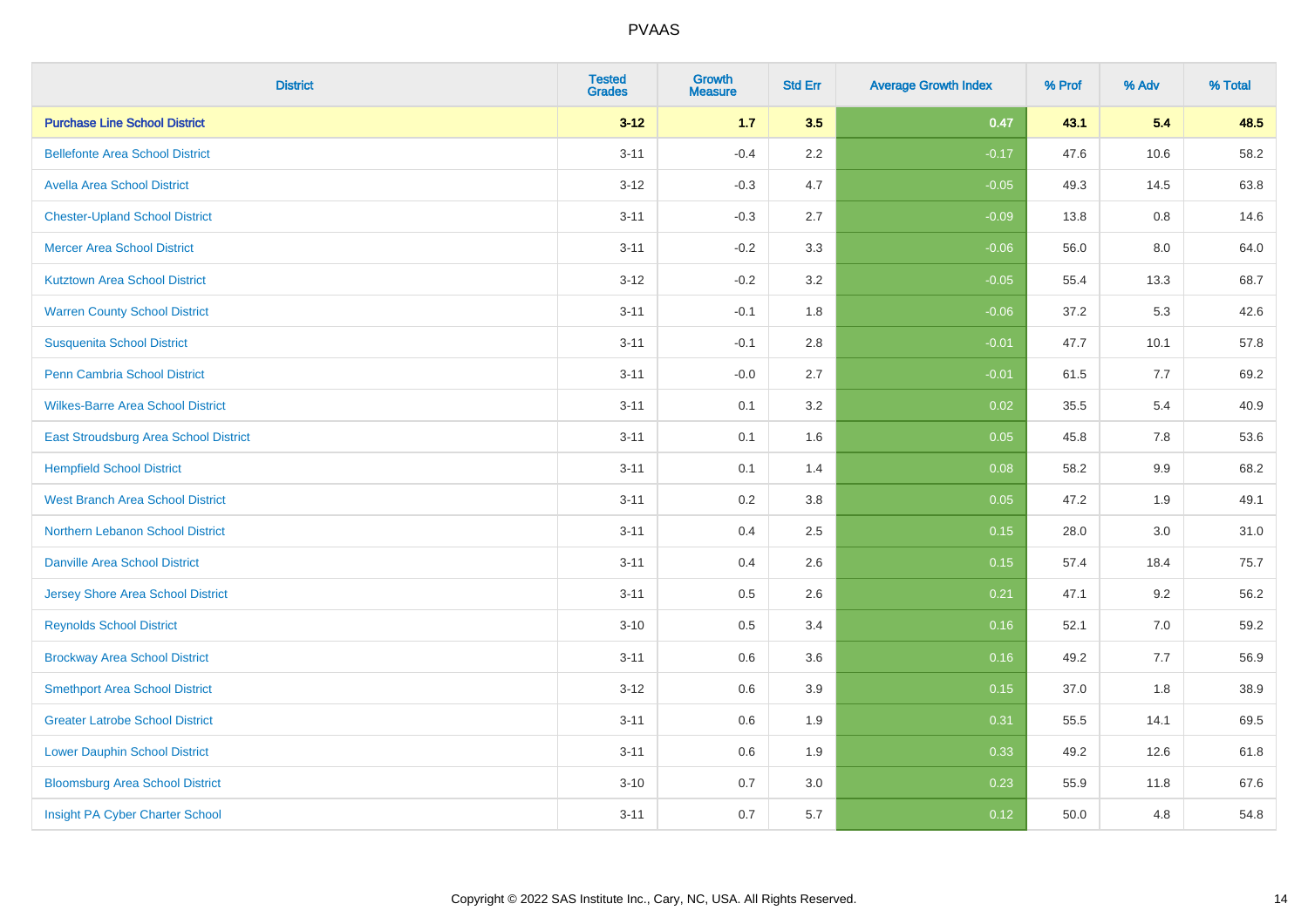| <b>District</b>                               | <b>Tested</b><br><b>Grades</b> | <b>Growth</b><br><b>Measure</b> | <b>Std Err</b> | <b>Average Growth Index</b> | % Prof | % Adv   | % Total |
|-----------------------------------------------|--------------------------------|---------------------------------|----------------|-----------------------------|--------|---------|---------|
| <b>Purchase Line School District</b>          | $3 - 12$                       | 1.7                             | 3.5            | 0.47                        | 43.1   | 5.4     | 48.5    |
| Lehigh Valley Academy Regional Charter School | $3 - 11$                       | 0.7                             | 2.3            | 0.32                        | 46.3   | $5.0\,$ | 51.4    |
| <b>Greenville Area School District</b>        | $3 - 11$                       | 0.7                             | 2.9            | 0.26                        | 53.4   | $6.9\,$ | 60.3    |
| <b>Gateway School District</b>                | $3 - 11$                       | 0.8                             | 2.2            | 0.38                        | 52.1   | 13.8    | 65.9    |
| <b>Wyomissing Area School District</b>        | $3 - 12$                       | 0.8                             | 2.6            | 0.33                        | 55.7   | 17.6    | 73.3    |
| <b>Wallingford-Swarthmore School District</b> | $3 - 10$                       | 0.9                             | 2.4            | 0.38                        | 64.4   | 22.7    | 87.1    |
| <b>South Eastern School District</b>          | $3 - 11$                       | 0.9                             | 2.4            | 0.39                        | 54.8   | 6.6     | 61.4    |
| <b>Radnor Township School District</b>        | $3 - 12$                       | 1.0                             | 2.1            | 0.50                        | 65.0   | 23.2    | 88.2    |
| <b>Lakeland School District</b>               | $3 - 11$                       | 1.1                             | 2.8            | 0.38                        | 48.6   | 3.7     | 52.3    |
| <b>Upper Adams School District</b>            | $3 - 11$                       | 1.3                             | 2.9            | 0.47                        | 55.2   | 8.6     | 63.8    |
| <b>Schuylkill Valley School District</b>      | $3 - 11$                       | 1.4                             | 2.5            | 0.56                        | 55.1   | 10.2    | 65.3    |
| <b>Newport School District</b>                | $3 - 12$                       | 1.4                             | 3.5            | 0.41                        | 51.5   | 10.3    | 61.8    |
| <b>Tussey Mountain School District</b>        | $3 - 12$                       | 1.5                             | 3.7            | 0.40                        | 38.6   | 1.8     | 40.4    |
| <b>Central Bucks School District</b>          | $3 - 11$                       | 1.6                             | 0.9            | 1.66                        | 63.0   | 16.8    | 79.8    |
| <b>Bensalem Township School District</b>      | $3 - 11$                       | 1.6                             | 1.6            | 0.98                        | 38.8   | 8.3     | 47.1    |
| <b>Athens Area School District</b>            | $3 - 11$                       | 1.6                             | 2.5            | 0.64                        | 46.9   | $7.6\,$ | 54.5    |
| <b>Purchase Line School District</b>          | $3 - 12$                       | $1.7$                           | 3.5            | 0.47                        | 43.1   | 5.4     | 48.5    |
| South Fayette Township School District        | $3 - 11$                       | 1.7                             | 2.0            | 0.88                        | 61.0   | 26.5    | 87.6    |
| <b>Baldwin-Whitehall School District</b>      | $3 - 11$                       | 1.8                             | 1.9            | 0.94                        | 58.6   | 8.6     | 67.1    |
| <b>Laurel School District</b>                 | $3 - 11$                       | 1.8                             | 3.1            | 0.59                        | 70.1   | 2.3     | 72.4    |
| West Jefferson Hills School District          | $3 - 11$                       | 1.8                             | 2.1            | 0.88                        | 55.7   | 20.8    | 76.4    |
| <b>Williamsport Area School District</b>      | $3 - 11$                       | 1.9                             | 1.8            | 1.04                        | 44.1   | 12.8    | 56.9    |
| <b>Union Area School District</b>             | $3 - 11$                       | 1.9                             | 4.3            | 0.44                        | 61.5   | 0.0     | 61.5    |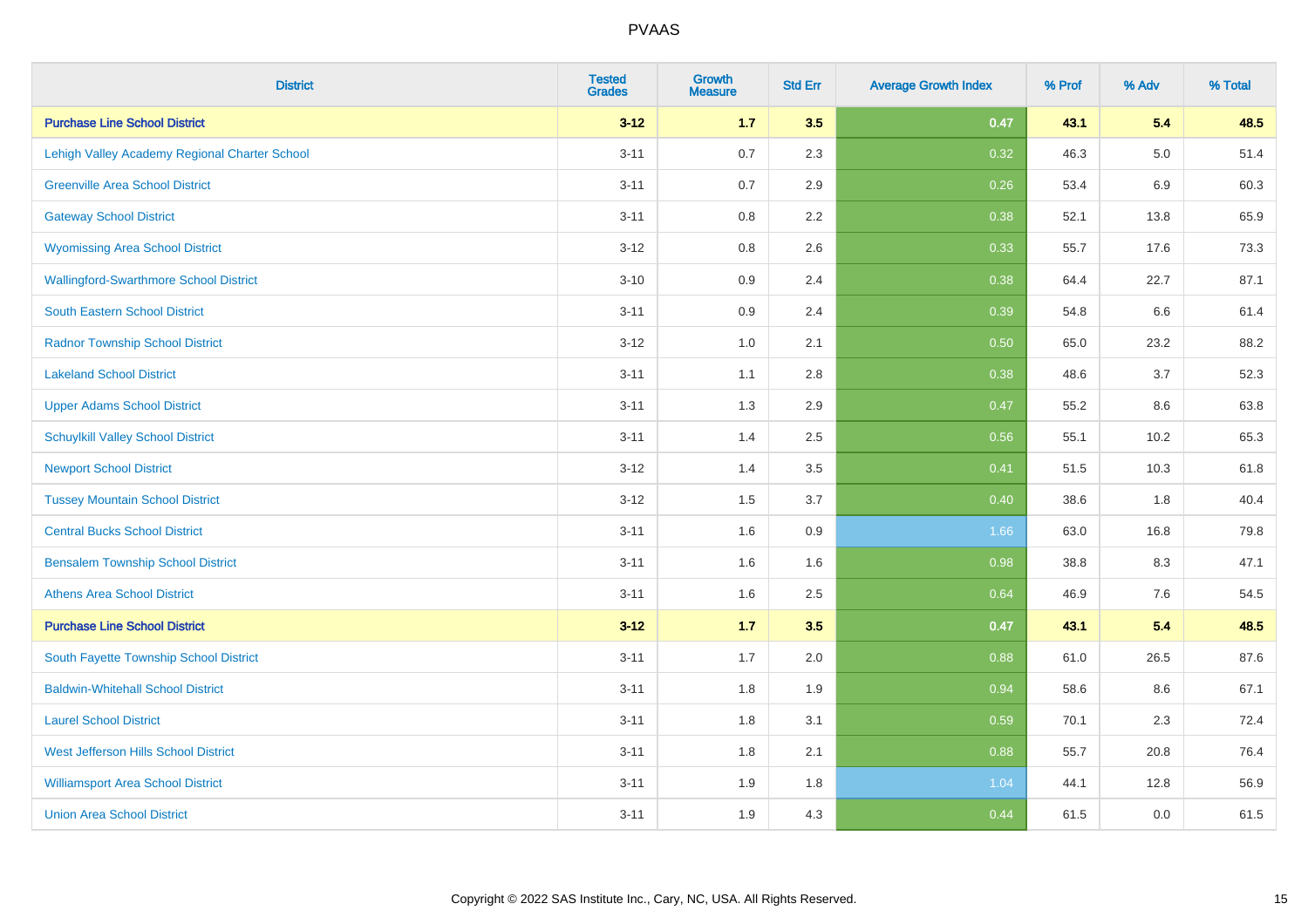| <b>District</b>                                | <b>Tested</b><br><b>Grades</b> | <b>Growth</b><br><b>Measure</b> | <b>Std Err</b> | <b>Average Growth Index</b> | % Prof | % Adv | % Total |
|------------------------------------------------|--------------------------------|---------------------------------|----------------|-----------------------------|--------|-------|---------|
| <b>Purchase Line School District</b>           | $3 - 12$                       | $1.7$                           | 3.5            | 0.47                        | 43.1   | 5.4   | 48.5    |
| <b>Franklin Regional School District</b>       | $3 - 11$                       | 2.0                             | 1.9            | 1.02                        | 66.7   | 15.5  | 82.1    |
| <b>Marple Newtown School District</b>          | $3 - 11$                       | 2.0                             | 2.4            | 0.81                        | 57.6   | 12.8  | 70.4    |
| <b>Lower Moreland Township School District</b> | $3 - 11$                       | 2.0                             | 2.2            | 0.95                        | 62.8   | 17.0  | 79.8    |
| <b>Mastery Charter School - Thomas Campus</b>  | $3 - 10$                       | 2.1                             | 6.2            | 0.33                        | 28.6   | 0.0   | 28.6    |
| <b>Mcguffey School District</b>                | $3 - 11$                       | 2.1                             | 2.6            | 0.81                        | 57.7   | 3.1   | 60.8    |
| <b>Manheim Central School District</b>         | $3 - 11$                       | 2.1                             | 2.1            | 1.01                        | 53.2   | 11.6  | 64.8    |
| <b>United School District</b>                  | $3 - 11$                       | 2.1                             | 3.4            | 0.63                        | 60.3   | 6.6   | 66.9    |
| Northwestern Lehigh School District            | $3 - 11$                       | 2.2                             | 2.3            | 0.93                        | 53.3   | 9.7   | 63.0    |
| <b>Galeton Area School District</b>            | $3 - 11$                       | 2.2                             | 5.3            | 0.42                        | 41.3   | 4.4   | 45.6    |
| <b>Roberto Clemente Charter School</b>         | $3 - 12$                       | 2.2                             | 4.9            | 0.45                        | 27.5   | 5.0   | 32.5    |
| <b>Hanover Area School District</b>            | $3 - 11$                       | 2.2                             | 4.6            | 0.48                        | 42.9   | 5.7   | 48.6    |
| <b>Union School District</b>                   | $3 - 12$                       | 2.3                             | 4.2            | 0.54                        | 32.6   | 7.0   | 39.5    |
| <b>Tunkhannock Area School District</b>        | $3 - 11$                       | 2.3                             | 2.2            | 1.01                        | 44.9   | 9.6   | 54.6    |
| <b>Camp Hill School District</b>               | $3 - 12$                       | 2.3                             | 3.0            | 0.78                        | 53.6   | 17.5  | 71.1    |
| <b>Bedford Area School District</b>            | $3 - 11$                       | 2.5                             | 2.6            | 0.93                        | 48.5   | 10.0  | 58.5    |
| Mastery Charter High School-Lenfest Campus     | $7 - 11$                       | 2.5                             | 5.7            | 0.43                        | 40.0   | 0.0   | 40.0    |
| <b>Methacton School District</b>               | $3 - 11$                       | 2.5                             | 1.7            | 1.43                        | 62.5   | 16.4  | 79.0    |
| <b>Armstrong School District</b>               | $3 - 11$                       | 2.6                             | 1.7            | 1.53                        | 51.5   | 6.1   | 57.6    |
| <b>Hopewell Area School District</b>           | $3 - 11$                       | 2.6                             | 2.7            | 0.97                        | 58.4   | 4.0   | 62.4    |
| <b>Pottsgrove School District</b>              | $3 - 11$                       | 2.8                             | 2.0            | 1.35                        | 44.0   | 10.0  | 53.9    |
| <b>Forbes Road School District</b>             | $3 - 11$                       | $2.8\,$                         | 5.1            | 0.56                        | 41.4   | 10.3  | 51.7    |
| <b>Central Cambria School District</b>         | $3 - 11$                       | 3.0                             | 2.5            | 1.17                        | 56.2   | 9.7   | 66.0    |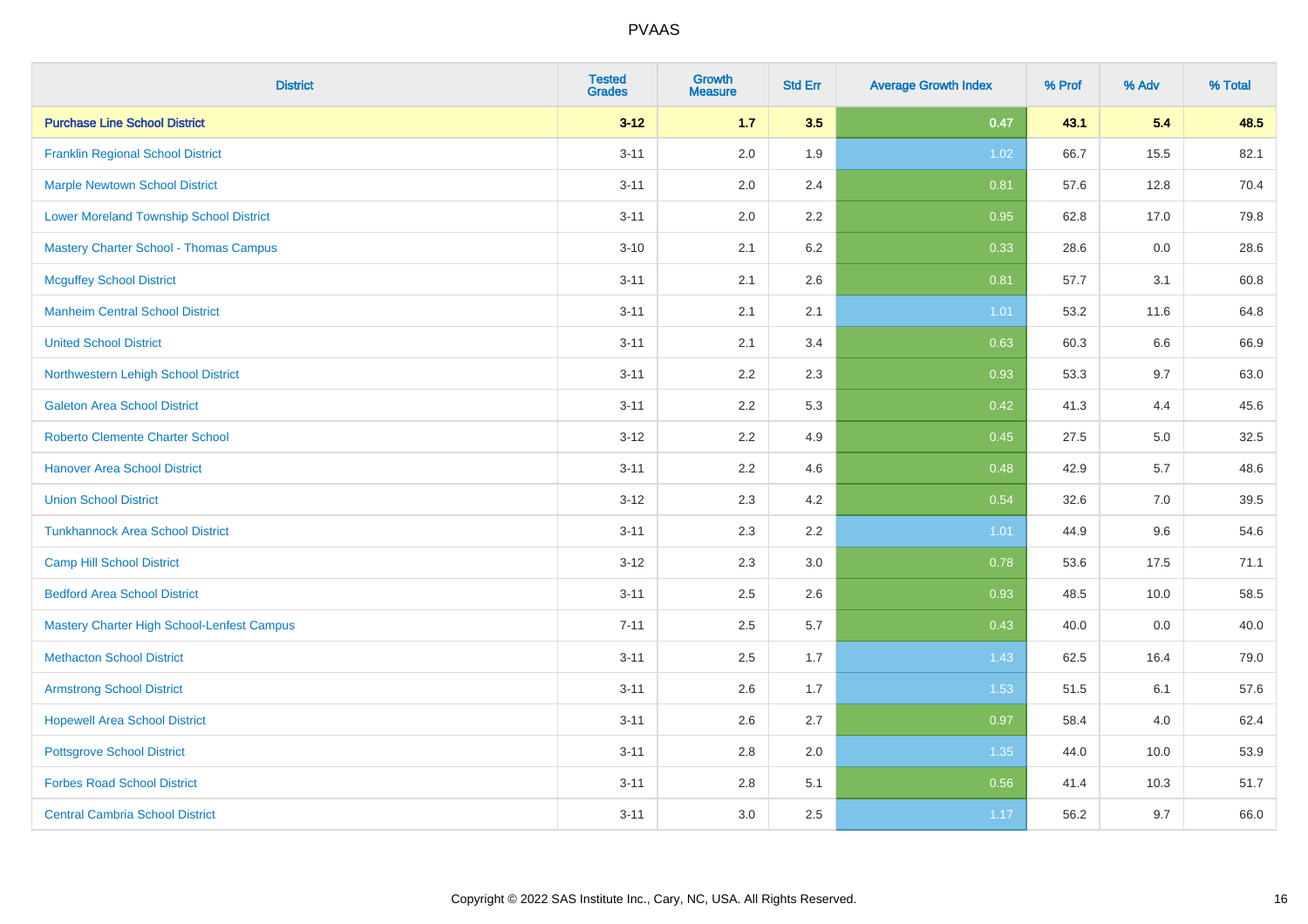| <b>District</b>                                    | <b>Tested</b><br><b>Grades</b> | <b>Growth</b><br><b>Measure</b> | <b>Std Err</b> | <b>Average Growth Index</b> | % Prof | % Adv | % Total |
|----------------------------------------------------|--------------------------------|---------------------------------|----------------|-----------------------------|--------|-------|---------|
| <b>Purchase Line School District</b>               | $3 - 12$                       | $1.7$                           | 3.5            | 0.47                        | 43.1   | 5.4   | 48.5    |
| <b>General Mclane School District</b>              | $3 - 11$                       | 3.1                             | 2.9            | 1.07                        | 62.3   | 4.9   | 67.2    |
| <b>Millcreek Township School District</b>          | $3 - 11$                       | 3.1                             | 1.5            | 2.06                        | 55.6   | 14.2  | 69.7    |
| <b>Keystone School District</b>                    | $3 - 11$                       | 3.1                             | 3.3            | 0.94                        | 50.6   | 6.5   | 57.1    |
| <b>Pleasant Valley School District</b>             | $3 - 11$                       | 3.1                             | 2.0            | 1.57                        | 57.2   | 5.5   | 62.8    |
| <b>Donegal School District</b>                     | $3 - 12$                       | 3.1                             | 2.4            | 1.29                        | 60.6   | 9.1   | 69.7    |
| <b>Woodland Hills School District</b>              | $3 - 12$                       | 3.2                             | 2.6            | 1.22                        | 31.4   | 3.6   | 35.0    |
| <b>Commodore Perry School District</b>             | $3 - 11$                       | 3.2                             | 5.5            | 0.58                        | 58.3   | 0.0   | 58.3    |
| <b>West York Area School District</b>              | $3 - 12$                       | 3.2                             | 2.3            | 1.38                        | 53.8   | 4.4   | 58.2    |
| Altoona Area School District                       | $3 - 12$                       | 3.3                             | 1.6            | 1.99                        | 47.7   | 8.2   | 55.9    |
| Southeastern Greene School District                | $3 - 10$                       | 3.3                             | 4.6            | 0.72                        | 57.6   | 6.1   | 63.6    |
| <b>Spring Cove School District</b>                 | $3 - 11$                       | 3.4                             | 2.5            | 1.33                        | 47.8   | 12.7  | 60.4    |
| <b>Fairview School District</b>                    | $3 - 11$                       | 3.4                             | 2.6            | 1.32                        | 57.2   | 17.6  | 74.8    |
| <b>Clairton City School District</b>               | $3 - 11$                       | 3.5                             | 3.7            | 0.95                        | 13.4   | 0.0   | 13.4    |
| <b>Lincoln Park Performing Arts Charter School</b> | $7 - 11$                       | 3.6                             | 2.5            | 1.42                        | 59.6   | 14.7  | 74.3    |
| <b>Conrad Weiser Area School District</b>          | $3 - 11$                       | 3.6                             | 2.2            | 1.63                        | 52.1   | 2.1   | 54.2    |
| <b>North Clarion County School District</b>        | $3 - 12$                       | 3.7                             | 4.3            | 0.85                        | 67.5   | 15.0  | 82.5    |
| <b>Hermitage School District</b>                   | $3 - 12$                       | $3.8\,$                         | 2.4            | 1.60                        | 57.5   | 9.3   | 66.8    |
| South Butler County School District                | $3 - 10$                       | 3.9                             | 2.5            | 1.54                        | 53.1   | 16.6  | 69.7    |
| South Western School District                      | $3 - 12$                       | 3.9                             | 1.9            | 2.08                        | 60.2   | 8.1   | 68.3    |
| Esperanza Academy Charter School                   | $4 - 11$                       | 4.0                             | 2.5            | 1.61                        | 32.4   | 0.7   | 33.1    |
| Northampton Area School District                   | $3 - 11$                       | 4.0                             | 1.6            | 2.51                        | 52.3   | 10.8  | 63.1    |
| <b>Muhlenberg School District</b>                  | $3 - 10$                       | 4.0                             | 1.9            | 2.10                        | 34.2   | 2.6   | 36.8    |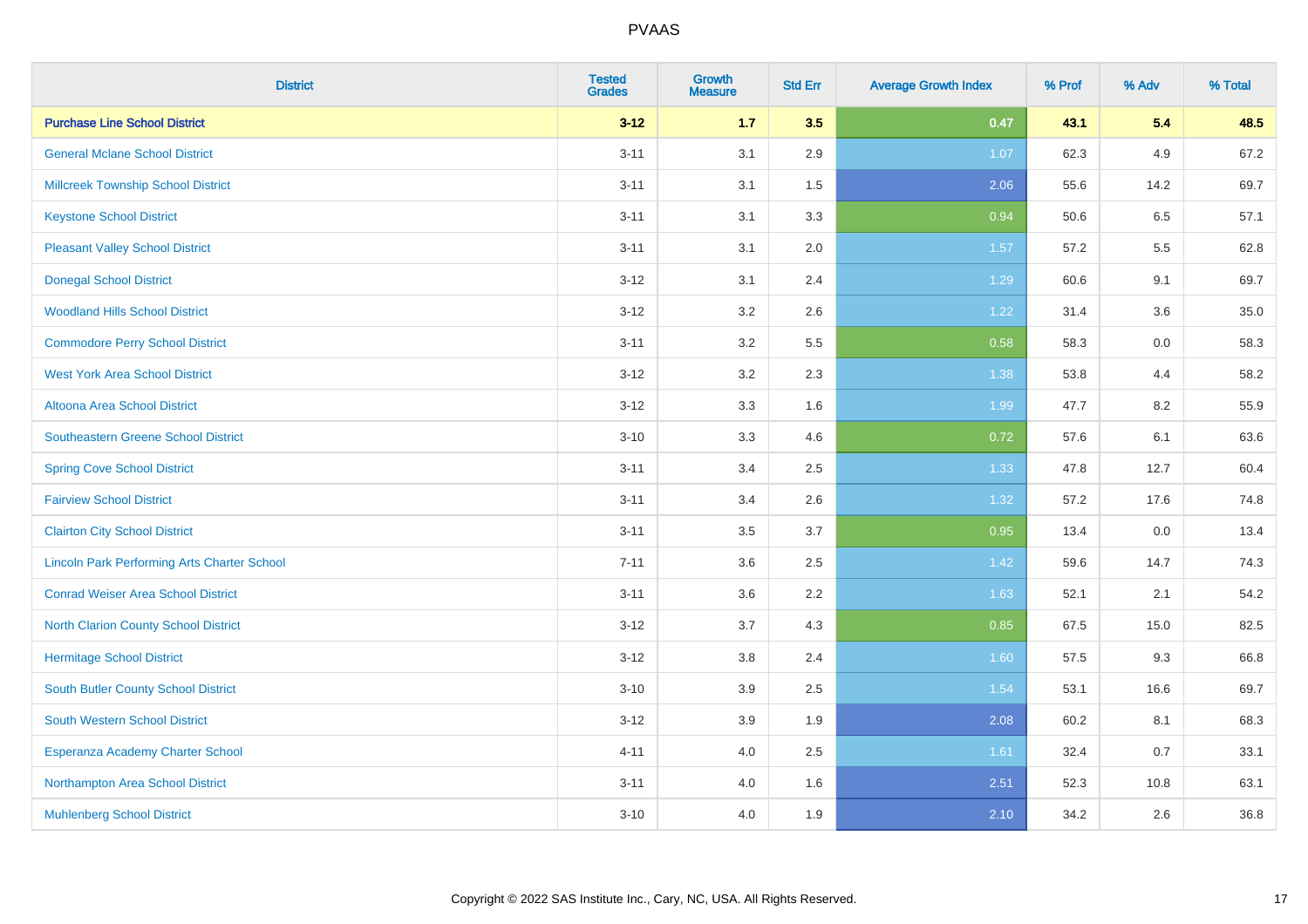| <b>District</b>                                 | <b>Tested</b><br><b>Grades</b> | <b>Growth</b><br><b>Measure</b> | <b>Std Err</b> | <b>Average Growth Index</b> | % Prof | % Adv | % Total  |
|-------------------------------------------------|--------------------------------|---------------------------------|----------------|-----------------------------|--------|-------|----------|
| <b>Purchase Line School District</b>            | $3 - 12$                       | $1.7$                           | 3.5            | 0.47                        | 43.1   | 5.4   | 48.5     |
| <b>Towanda Area School District</b>             | $3 - 11$                       | 4.0                             | 2.8            | 1.44                        | 39.4   | 6.6   | 46.0     |
| <b>Berlin Brothersvalley School District</b>    | $3 - 11$                       | 4.0                             | 4.2            | 0.96                        | 48.8   | 14.0  | 62.8     |
| <b>Neshaminy School District</b>                | $3 - 11$                       | 4.0                             | 1.3            | 3.02                        | 58.7   | 9.5   | 68.2     |
| <b>West Allegheny School District</b>           | $3 - 12$                       | 4.0                             | 2.1            | 1.96                        | 63.1   | 15.7  | 78.8     |
| Mastery Charter School - Shoemaker Campus       | $7 - 10$                       | 4.1                             | 3.0            | 1.34                        | 20.9   | 3.3   | 24.2     |
| <b>Line Mountain School District</b>            | $3 - 11$                       | 4.1                             | 3.2            | 1.27                        | 52.9   | 9.2   | 62.1     |
| <b>Governor Mifflin School District</b>         | $3 - 11$                       | 4.1                             | 1.8            | 2.33                        | 42.5   | 7.2   | 49.7     |
| <b>East Penn School District</b>                | $3 - 11$                       | 4.1                             | 1.3            | 3.27                        | 55.8   | 11.5  | 67.3     |
| <b>Ligonier Valley School District</b>          | $3 - 11$                       | 4.2                             | 3.1            | 1.34                        | 59.1   | 10.3  | 69.5     |
| <b>Loyalsock Township School District</b>       | $3 - 12$                       | 4.2                             | 2.8            | 1.47                        | 54.3   | 2.1   | 56.4     |
| <b>Punxsutawney Area School District</b>        | $3 - 11$                       | 4.2                             | 2.9            | 1.45                        | 55.0   | 5.5   | 60.6     |
| Meyersdale Area School District                 | $3 - 11$                       | 4.2                             | 4.0            | 1.07                        | 43.1   | 6.9   | 50.0     |
| <b>Laurel Highlands School District</b>         | $3 - 11$                       | 4.3                             | 2.4            | 1.81                        | 44.9   | 9.6   | 54.5     |
| <b>Central Dauphin School District</b>          | $3 - 11$                       | 4.4                             | 1.3            | 3.32                        | 53.3   | 7.4   | 60.7     |
| Leechburg Area School District                  | $3 - 11$                       | 4.4                             | 4.0            | 1.09                        | 47.8   | 19.6  | 67.4     |
| <b>Port Allegany School District</b>            | $3 - 11$                       | 4.4                             | 3.6            | 1.21                        | 28.1   | 9.4   | 37.5     |
| <b>Pottsville Area School District</b>          | $3 - 12$                       | 4.4                             | 2.3            | 1.94                        | 44.8   | 5.4   | $50.2\,$ |
| <b>MaST Community Charter School II</b>         | $3 - 10$                       | 4.4                             | 3.2            | 1.37                        | 28.4   | 3.4   | 31.8     |
| <b>Burrell School District</b>                  | $3 - 11$                       | 4.5                             | 3.1            | 1.48                        | 58.5   | 13.8  | 72.3     |
| <b>Eastern Lancaster County School District</b> | $3-12$                         | 4.5                             | 2.2            | 2.09                        | 46.3   | 11.4  | 57.6     |
| <b>Harmony Area School District</b>             | $3 - 10$                       | 4.5                             | 6.3            | 0.72                        | 33.3   | 13.3  | 46.7     |
| <b>Hempfield Area School District</b>           | $3-12$                         | 4.6                             | 1.6            | 2.86                        | 53.5   | 20.1  | 73.6     |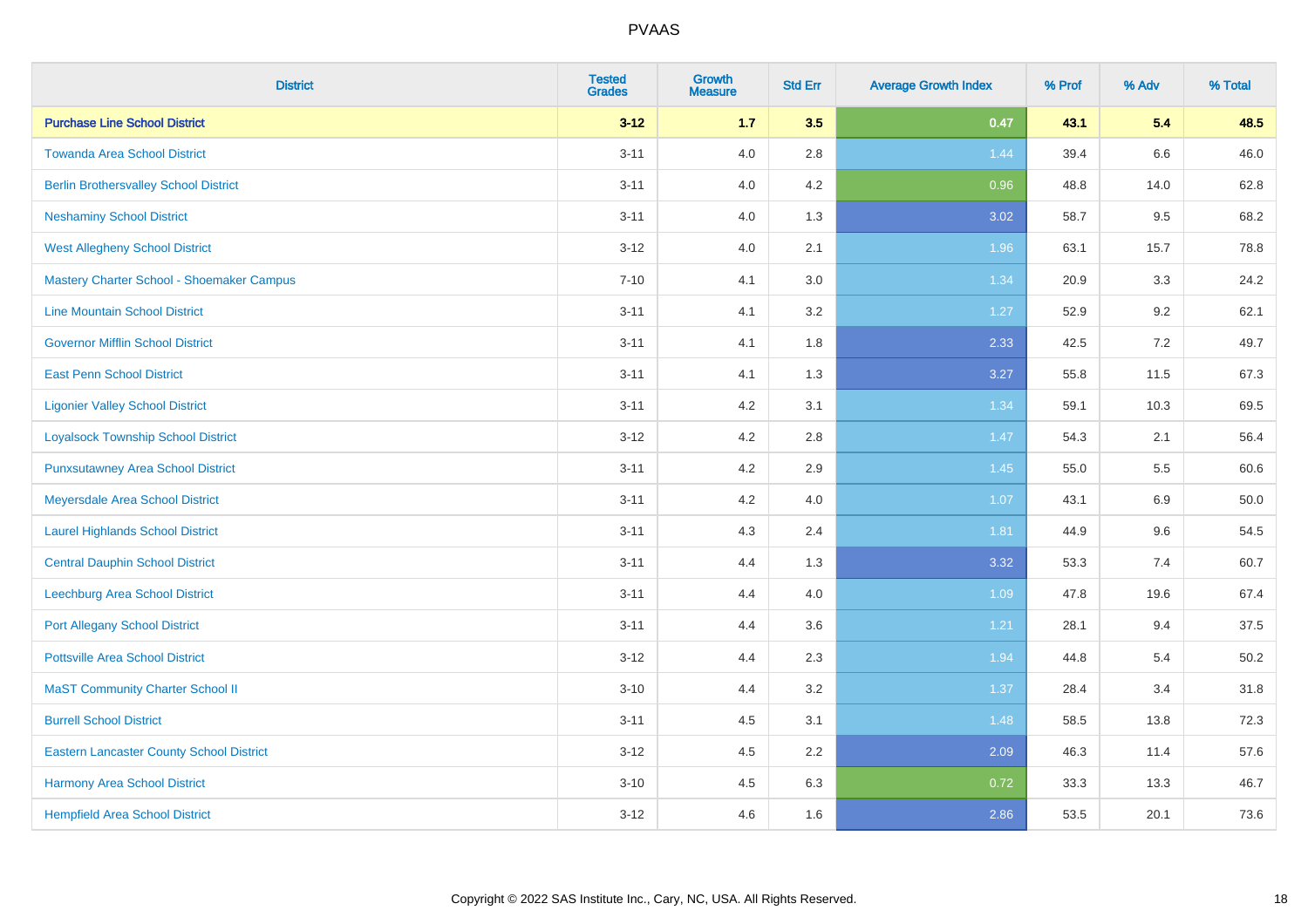| <b>District</b>                             | <b>Tested</b><br><b>Grades</b> | <b>Growth</b><br><b>Measure</b> | <b>Std Err</b> | <b>Average Growth Index</b> | % Prof | % Adv | % Total |
|---------------------------------------------|--------------------------------|---------------------------------|----------------|-----------------------------|--------|-------|---------|
| <b>Purchase Line School District</b>        | $3 - 12$                       | $1.7$                           | 3.5            | 0.47                        | 43.1   | 5.4   | 48.5    |
| Pennsylvania Leadership Charter School      | $3 - 11$                       | 4.6                             | $2.2\,$        | 2.13                        | 55.4   | 11.2  | 66.7    |
| <b>Warrior Run School District</b>          | $3 - 11$                       | 4.6                             | 3.0            | 1.51                        | 40.9   | 8.1   | 49.0    |
| New Brighton Area School District           | $3 - 11$                       | 4.6                             | 3.1            | 1.47                        | 60.9   | 5.8   | 66.7    |
| <b>KIPP Dubois Charter School</b>           | $9 - 10$                       | 4.7                             | 3.3            | 1.40                        | 31.0   | 1.4   | 32.4    |
| <b>Blackhawk School District</b>            | $3 - 11$                       | 4.7                             | 2.3            | 2.01                        | 55.8   | 8.8   | 64.6    |
| <b>Halifax Area School District</b>         | $3 - 11$                       | 4.7                             | 3.9            | 1.22                        | 61.5   | 9.6   | 71.2    |
| <b>Beaver Area School District</b>          | $3 - 10$                       | 4.7                             | 2.4            | 1.94                        | 57.4   | 16.8  | 74.2    |
| Urban Pathways 6-12 Charter School          | $6 - 11$                       | 4.8                             | 6.4            | 0.75                        | 28.6   | 0.0   | 28.6    |
| <b>Kennett Consolidated School District</b> | $3 - 11$                       | 4.8                             | 1.8            | 2.61                        | 52.5   | 10.7  | 63.2    |
| Morrisville Borough School District         | $3 - 11$                       | 4.8                             | 4.3            | $1.10$                      | 30.2   | 2.3   | 32.6    |
| <b>Central Valley School District</b>       | $3 - 10$                       | 4.8                             | 2.4            | 1.98                        | 56.9   | 9.0   | 65.9    |
| <b>Sharon City School District</b>          | $3 - 11$                       | 4.9                             | 2.6            | 1.87                        | 48.2   | 5.3   | 53.4    |
| <b>Everett Area School District</b>         | $3 - 11$                       | 5.0                             | 3.4            | 1.47                        | 60.5   | 1.3   | 61.8    |
| <b>West Shore School District</b>           | $3 - 12$                       | 5.0                             | 1.4            | 3.59                        | 54.2   | 9.4   | 63.6    |
| <b>Peters Township School District</b>      | $3 - 11$                       | 5.0                             | 1.8            | 2.76                        | 59.8   | 26.1  | 85.9    |
| <b>Hampton Township School District</b>     | $3 - 11$                       | 5.1                             | 2.2            | 2.35                        | 54.0   | 28.2  | 82.2    |
| <b>Grove City Area School District</b>      | $3 - 12$                       | 5.1                             | 2.4            | 2.09                        | 36.4   | 16.5  | 52.8    |
| <b>Warwick School District</b>              | $3 - 11$                       | 5.2                             | 1.9            | 2.76                        | 46.4   | 17.0  | 63.3    |
| <b>Hanover Public School District</b>       | $3 - 11$                       | 5.2                             | 2.8            | 1.83                        | 52.2   | 14.4  | 66.7    |
| <b>Parkland School District</b>             | $3 - 11$                       | 5.3                             | 1.2            | 4.30                        | 58.0   | 22.3  | 80.4    |
| <b>Allentown City School District</b>       | $3 - 12$                       | 5.3                             | 1.4            | 3.88                        | 25.3   | 2.7   | 28.0    |
| <b>New Foundations Charter School</b>       | $3 - 11$                       | 5.4                             | 2.2            | 2.41                        | 47.2   | 2.5   | 49.8    |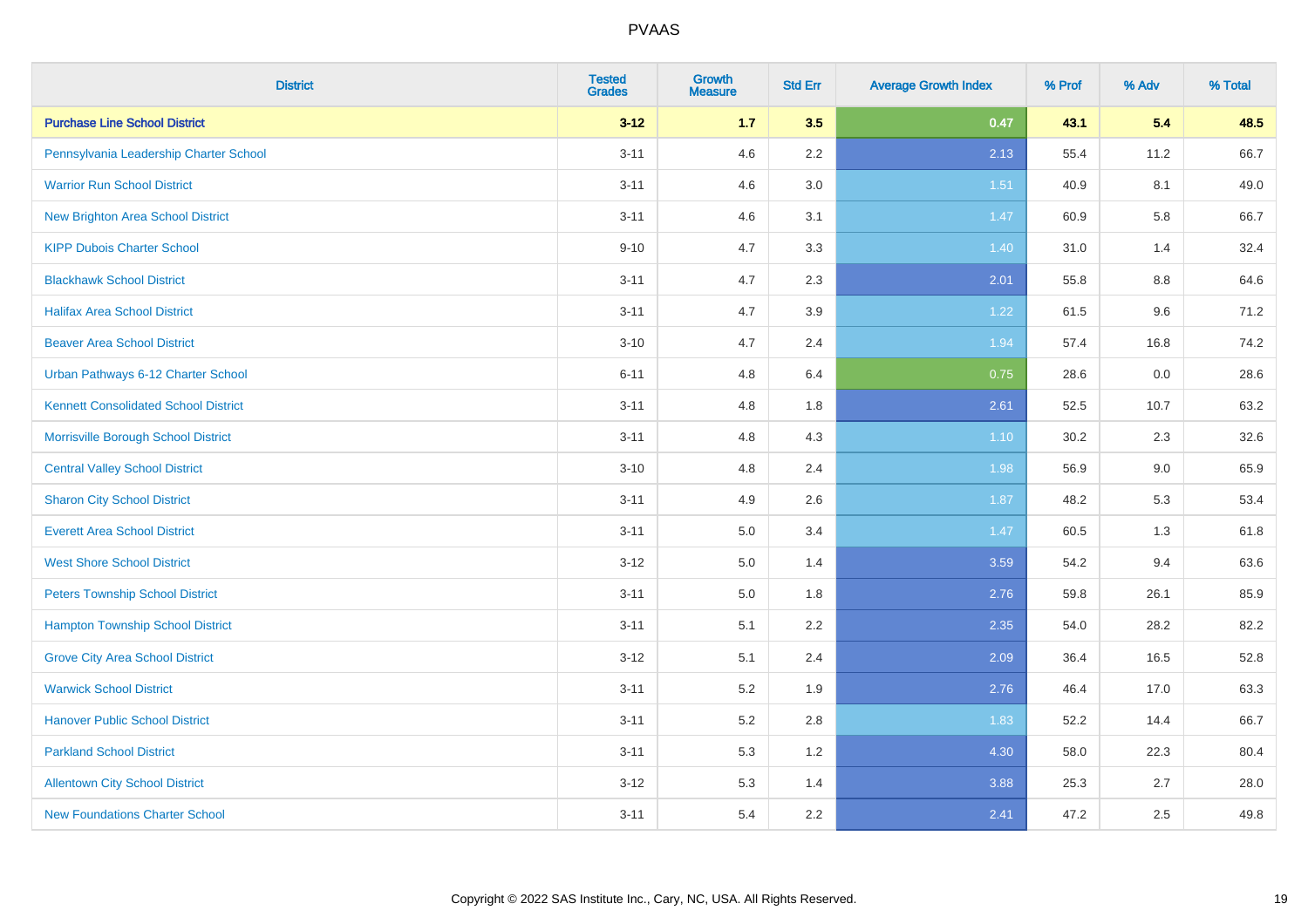| <b>District</b>                                  | <b>Tested</b><br><b>Grades</b> | <b>Growth</b><br><b>Measure</b> | <b>Std Err</b> | <b>Average Growth Index</b> | % Prof | % Adv | % Total |
|--------------------------------------------------|--------------------------------|---------------------------------|----------------|-----------------------------|--------|-------|---------|
| <b>Purchase Line School District</b>             | $3 - 12$                       | $1.7$                           | 3.5            | 0.47                        | 43.1   | 5.4   | 48.5    |
| <b>Keystone Oaks School District</b>             | $3 - 11$                       | 5.5                             | 2.6            | 2.07                        | 53.2   | 12.1  | 65.4    |
| <b>Stroudsburg Area School District</b>          | $3 - 11$                       | 5.5                             | 1.9            | 2.88                        | 48.1   | 4.2   | 52.3    |
| Lehigh Career & Technical Institute              | $10 - 12$                      | 5.6                             | 5.6            | 0.99                        | 78.3   | 0.0   | 78.3    |
| Palmyra Area School District                     | $3 - 11$                       | 5.6                             | 1.9            | 2.96                        | 56.4   | 15.6  | 72.0    |
| <b>Western Wayne School District</b>             | $3 - 11$                       | 5.6                             | 2.9            | 1.93                        | 41.3   | 17.4  | 58.7    |
| <b>Spring Grove Area School District</b>         | $3 - 11$                       | 5.6                             | 2.1            | 2.68                        | 55.1   | 15.0  | 70.1    |
| <b>Ephrata Area School District</b>              | $3 - 11$                       | 5.6                             | 1.8            | 3.12                        | 54.7   | 9.5   | 64.2    |
| <b>Mastery Charter School - Pickett Campus</b>   | $6 - 10$                       | 5.6                             | 5.7            | 1.00                        | 27.8   | 0.0   | 27.8    |
| <b>Bethel Park School District</b>               | $3 - 11$                       | 5.6                             | 1.8            | 3.18                        | 65.3   | 18.6  | 83.9    |
| <b>Mars Area School District</b>                 | $3 - 10$                       | 5.7                             | 2.1            | 2.75                        | 57.9   | 18.2  | 76.1    |
| <b>Bentworth School District</b>                 | $3 - 11$                       | 5.7                             | 3.2            | 1.75                        | 44.2   | 19.5  | 63.6    |
| <b>Penncrest School District</b>                 | $3 - 11$                       | 5.7                             | 2.2            | 2.57                        | 47.2   | 7.1   | 54.3    |
| Daniel Boone Area School District                | $3 - 12$                       | 5.7                             | 2.0            | 2.88                        | 51.0   | 11.5  | 62.6    |
| <b>Tidioute Community Charter School</b>         | $3 - 11$                       | 5.7                             | 5.1            | 1.11                        | 34.4   | 21.9  | 56.2    |
| 21st Century Cyber Charter School                | $6 - 12$                       | 5.7                             | 2.3            | 2.50                        | 56.7   | 8.3   | 65.0    |
| Capital Area School for the Arts Charter School  | $9 - 11$                       | 5.8                             | 4.1            | 1.39                        | 59.3   | 18.6  | 78.0    |
| Community Academy Of Philadelphia Charter School | $3 - 11$                       | 5.8                             | 2.7            | 2.12                        | 26.7   | 0.9   | 27.6    |
| <b>Agora Cyber Charter School</b>                | $3 - 11$                       | 5.8                             | 2.6            | 2.28                        | 42.8   | 6.6   | 49.4    |
| <b>Collegium Charter School</b>                  | $3 - 10$                       | 5.9                             | 2.5            | 2.33                        | 38.1   | 7.9   | 46.0    |
| <b>Mechanicsburg Area School District</b>        | $3 - 11$                       | 5.9                             | 1.8            | 3.29                        | 57.2   | 13.7  | 70.9    |
| Northeastern York School District                | $3 - 11$                       | 5.9                             | 2.0            | 3.03                        | 51.1   | 16.6  | 67.6    |
| <b>Uniontown Area School District</b>            | $3 - 11$                       | 6.0                             | 3.2            | 1.87                        | 62.4   | 5.9   | 68.2    |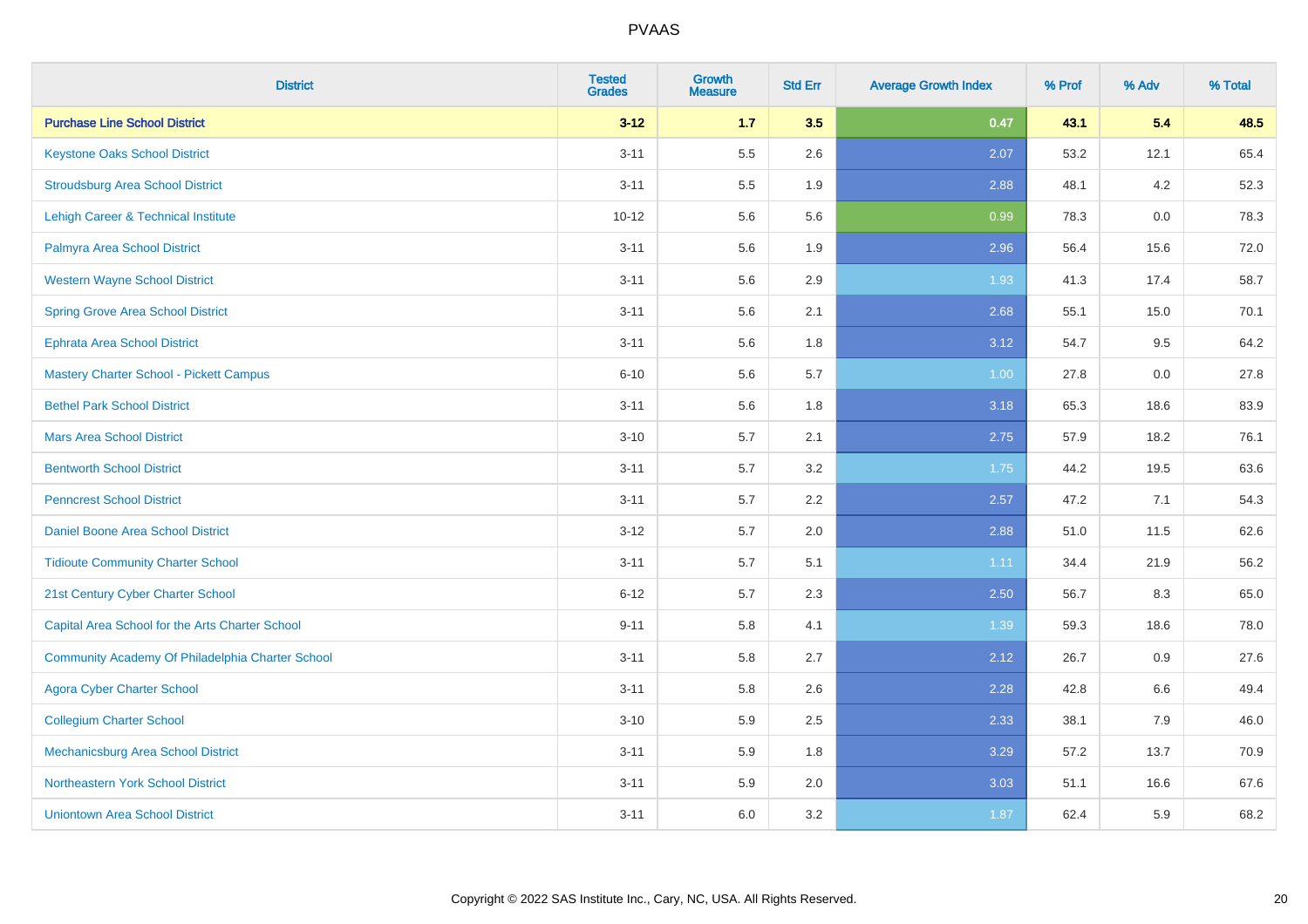| <b>District</b>                               | <b>Tested</b><br><b>Grades</b> | <b>Growth</b><br><b>Measure</b> | <b>Std Err</b> | <b>Average Growth Index</b> | % Prof | % Adv | % Total |
|-----------------------------------------------|--------------------------------|---------------------------------|----------------|-----------------------------|--------|-------|---------|
| <b>Purchase Line School District</b>          | $3 - 12$                       | $1.7$                           | 3.5            | 0.47                        | 43.1   | 5.4   | 48.5    |
| Hollidaysburg Area School District            | $3 - 11$                       | 6.0                             | 2.1            | 2.88                        | 57.1   | 12.3  | 69.4    |
| <b>Wilson Area School District</b>            | $3 - 11$                       | 6.0                             | 2.6            | 2.30                        | 48.7   | 8.5   | 57.2    |
| <b>Spring-Ford Area School District</b>       | $3 - 11$                       | 6.0                             | 1.3            | 4.46                        | 60.8   | 16.5  | 77.4    |
| <b>Dover Area School District</b>             | $3-12$                         | 6.0                             | 2.1            | 2.94                        | 52.2   | 6.0   | 58.2    |
| <b>Connellsville Area School District</b>     | $3 - 11$                       | 6.1                             | 2.0            | 3.05                        | 45.4   | 7.8   | 53.2    |
| <b>Whitehall-Coplay School District</b>       | $3 - 11$                       | 6.1                             | 1.8            | 3.45                        | 49.3   | 7.4   | 56.6    |
| <b>Millersburg Area School District</b>       | $3 - 11$                       | 6.2                             | 3.8            | 1.63                        | 51.8   | 7.4   | 59.3    |
| <b>Northgate School District</b>              | $3 - 11$                       | 6.3                             | 3.6            | 1.73                        | 53.3   | 16.7  | 70.0    |
| <b>Salisbury Township School District</b>     | $3 - 11$                       | 6.3                             | 3.6            | 1.77                        | 46.2   | 6.6   | 52.8    |
| <b>Belle Vernon Area School District</b>      | $3 - 11$                       | 6.5                             | 2.6            | 2.44                        | 55.6   | 11.1  | 66.7    |
| <b>Steel Valley School District</b>           | $3 - 11$                       | 6.5                             | 3.4            | 1.89                        | 50.7   | 5.6   | 56.3    |
| <b>Wattsburg Area School District</b>         | $3 - 11$                       | 6.5                             | 2.7            | 2.43                        | 42.7   | 7.6   | 50.3    |
| <b>Sto-Rox School District</b>                | $3 - 10$                       | 6.6                             | 3.7            | 1.80                        | 13.4   | 0.0   | 13.4    |
| <b>Franklin Area School District</b>          | $3 - 11$                       | 6.6                             | 2.8            | 2.34                        | 48.2   | 4.5   | 52.7    |
| <b>Richland School District</b>               | $3 - 11$                       | 6.7                             | 2.9            | 2.33                        | 62.2   | 19.2  | 81.4    |
| Pocono Mountain School District               | $3 - 12$                       | 6.8                             | 1.5            | 4.62                        | 45.8   | 5.0   | 50.7    |
| <b>Upper Darby School District</b>            | $3-12$                         | 6.9                             | 1.5            | 4.62                        | 45.0   | 6.7   | 51.7    |
| <b>Brookville Area School District</b>        | $3 - 11$                       | 6.9                             | 3.0            | 2.30                        | 55.2   | 15.6  | 70.8    |
| <b>Shanksville-Stonycreek School District</b> | $3 - 10$                       | 7.0                             | 5.9            | 1.20                        | 64.7   | 17.6  | 82.4    |
| <b>Esperanza Cyber Charter School</b>         | $3 - 11$                       | 7.1                             | 6.1            | 1.16                        | 9.1    | 0.0   | 9.1     |
| <b>Centennial School District</b>             | $3 - 10$                       | 7.1                             | 1.7            | 4.29                        | 50.1   | 8.7   | 58.9    |
| <b>Carlynton School District</b>              | $3 - 11$                       | 7.3                             | 3.3            | 2.22                        | 41.0   | 10.5  | 51.6    |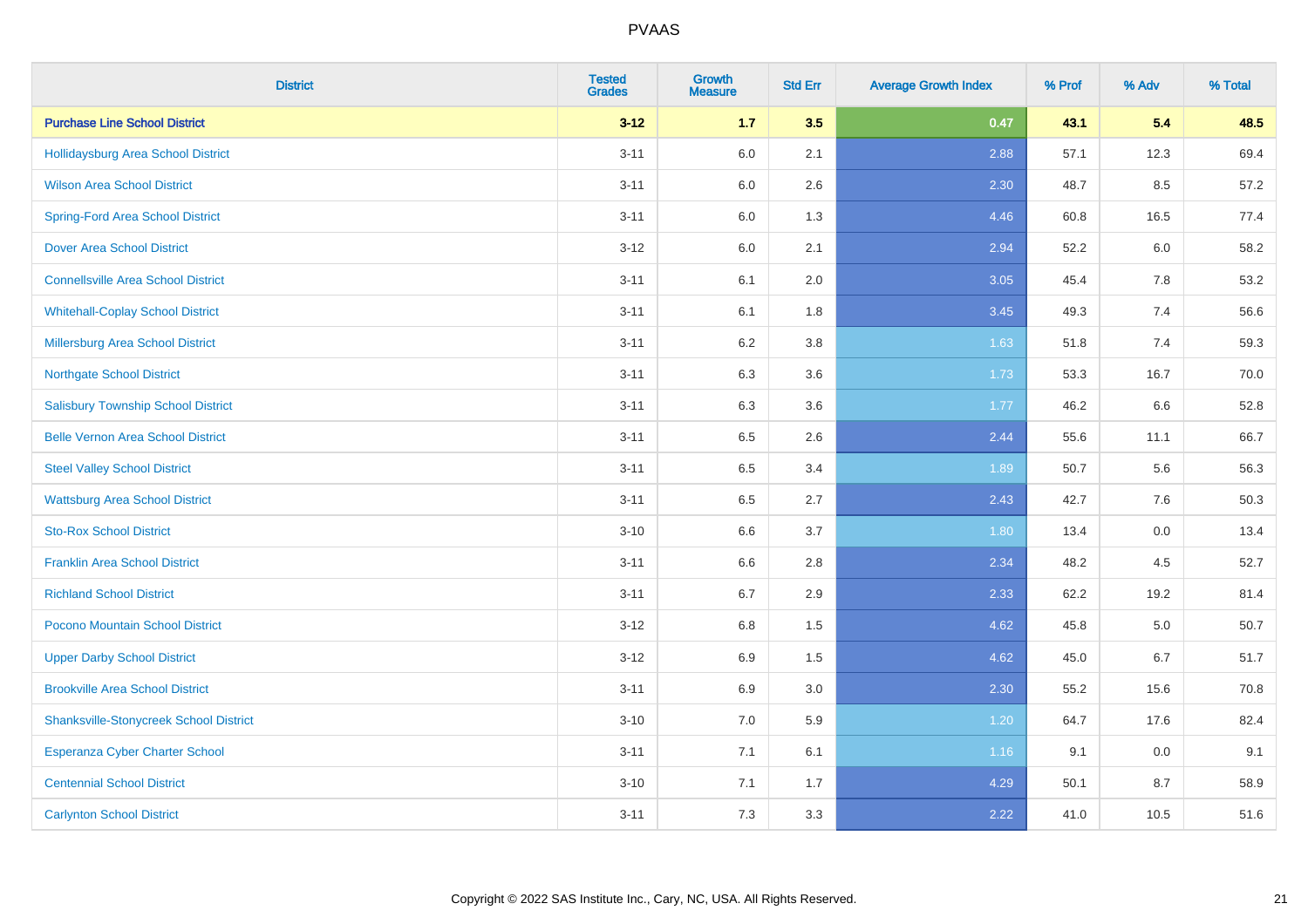| <b>District</b>                                        | <b>Tested</b><br><b>Grades</b> | <b>Growth</b><br><b>Measure</b> | <b>Std Err</b> | <b>Average Growth Index</b> | % Prof | % Adv | % Total |
|--------------------------------------------------------|--------------------------------|---------------------------------|----------------|-----------------------------|--------|-------|---------|
| <b>Purchase Line School District</b>                   | $3 - 12$                       | $1.7$                           | 3.5            | 0.47                        | 43.1   | 5.4   | 48.5    |
| Lehigh Valley Charter High School For The Arts         | $9 - 10$                       | 7.3                             | 2.6            | 2.82                        | 62.3   | 18.2  | 80.5    |
| <b>Carbondale Area School District</b>                 | $3 - 10$                       | 7.4                             | 3.3            | 2.25                        | 56.6   | 2.6   | 59.2    |
| <b>Wilmington Area School District</b>                 | $3 - 11$                       | 7.5                             | 3.0            | 2.48                        | 55.1   | 5.1   | 60.2    |
| Philadelphia City School District                      | $3 - 12$                       | 7.5                             | 0.6            | 12.64                       | 38.4   | 7.0   | 45.4    |
| New Hope-Solebury School District                      | $3 - 11$                       | 7.5                             | 2.9            | 2.57                        | 68.2   | 22.7  | 90.9    |
| <b>Coudersport Area School District</b>                | $3 - 11$                       | 7.7                             | 3.7            | 2.06                        | 55.7   | 8.2   | 63.9    |
| <b>Saint Marys Area School District</b>                | $3 - 11$                       | 7.8                             | 2.6            | 3.04                        | 57.0   | 8.2   | 65.2    |
| Allegheny-Clarion Valley School District               | $3 - 10$                       | 7.8                             | 4.7            | 1.65                        | 53.3   | 3.3   | 56.7    |
| <b>Wayne Highlands School District</b>                 | $3 - 11$                       | 7.8                             | 2.4            | 3.23                        | 52.3   | 13.1  | 65.4    |
| <b>Haverford Township School District</b>              | $3 - 11$                       | 8.0                             | 1.5            | 5.27                        | 53.0   | 25.5  | 78.6    |
| <b>Blacklick Valley School District</b>                | $3 - 11$                       | 8.0                             | 4.3            | 1.85                        | 34.1   | 0.0   | 34.1    |
| <b>Reach Cyber Charter School</b>                      | $3 - 11$                       | 8.1                             | 4.7            | 1.72                        | 42.4   | 4.6   | 47.0    |
| <b>Bethlehem-Center School District</b>                | $3 - 10$                       | 8.1                             | 3.3            | 2.46                        | 35.1   | 1.4   | 36.5    |
| <b>Moon Area School District</b>                       | $3 - 11$                       | 8.2                             | 1.9            | 4.25                        | 58.7   | 18.5  | 77.2    |
| <b>Monessen City School District</b>                   | $3 - 10$                       | 8.3                             | 4.5            | 1.85                        | 42.9   | 2.9   | 45.7    |
| Selinsgrove Area School District                       | $3 - 12$                       | 8.3                             | 2.3            | 3.54                        | 56.8   | 10.0  | 66.8    |
| Renaissance Academy Charter School                     | $3 - 11$                       | 8.3                             | 3.3            | 2.54                        | 45.6   | 22.8  | 68.4    |
| <b>William Penn School District</b>                    | $3 - 12$                       | 8.3                             | 2.1            | 3.99                        | 35.6   | 3.0   | 38.7    |
| <b>Cornwall-Lebanon School District</b>                | $3 - 11$                       | 8.3                             | 1.6            | 5.08                        | 47.2   | 8.4   | 55.6    |
| <b>Chester Charter Scholars Academy Charter School</b> | $3 - 12$                       | 8.4                             | 4.1            | 2.03                        | 23.4   | 0.0   | 23.4    |
| <b>Oswayo Valley School District</b>                   | $3 - 12$                       | 8.5                             | 5.0            | 1.68                        | 50.0   | 16.7  | 66.7    |
| <b>Allegheny Valley School District</b>                | $3 - 11$                       | 8.5                             | 3.9            | 2.17                        | 53.1   | 12.2  | 65.3    |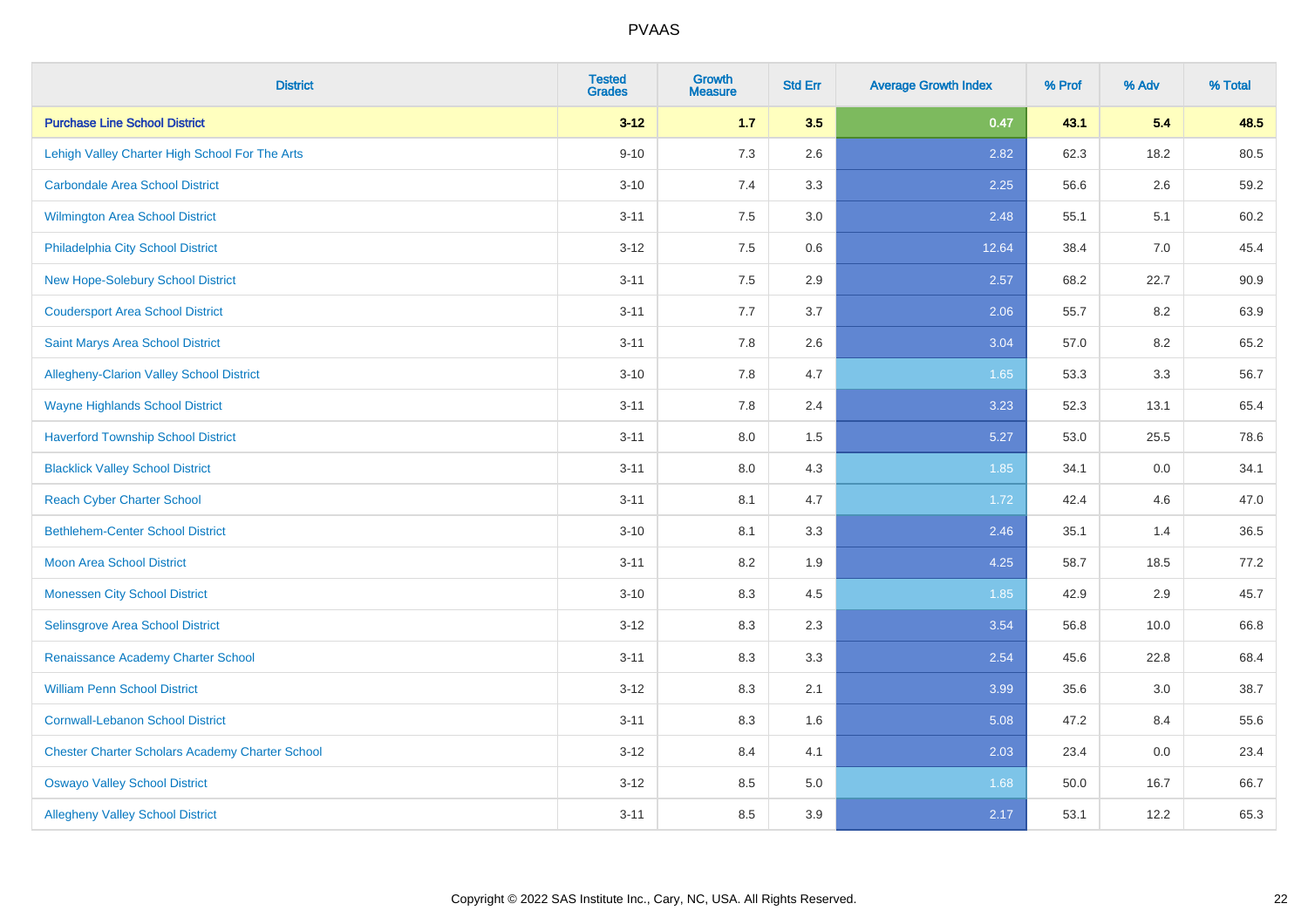| <b>District</b>                                    | <b>Tested</b><br><b>Grades</b> | <b>Growth</b><br><b>Measure</b> | <b>Std Err</b> | <b>Average Growth Index</b> | % Prof | % Adv | % Total |
|----------------------------------------------------|--------------------------------|---------------------------------|----------------|-----------------------------|--------|-------|---------|
| <b>Purchase Line School District</b>               | $3 - 12$                       | $1.7$                           | 3.5            | 0.47                        | 43.1   | 5.4   | 48.5    |
| Eastern Lebanon County School District             | $3 - 11$                       | 8.6                             | 2.2            | 3.84                        | 48.8   | 11.4  | 60.3    |
| <b>Conestoga Valley School District</b>            | $3 - 11$                       | 8.7                             | 1.8            | 4.69                        | 60.3   | 13.5  | 73.8    |
| <b>Wyalusing Area School District</b>              | $3 - 12$                       | 8.8                             | 3.3            | 2.68                        | 54.6   | 11.7  | 66.2    |
| <b>Wilson School District</b>                      | $3 - 12$                       | 8.8                             | 1.5            | 5.96                        | 52.6   | 14.6  | 67.2    |
| <b>Council Rock School District</b>                | $3 - 11$                       | 8.9                             | 1.2            | 7.65                        | 62.8   | 16.6  | 79.4    |
| <b>Hamburg Area School District</b>                | $3 - 11$                       | 8.9                             | 2.5            | 3.63                        | 43.5   | 8.2   | 51.7    |
| <b>Mckeesport Area School District</b>             | $3 - 12$                       | 9.0                             | 2.4            | 3.72                        | 31.0   | 4.5   | 35.5    |
| <b>Avon Grove Charter School</b>                   | $3 - 11$                       | 9.0                             | 2.9            | 3.13                        | 58.8   | 16.7  | 75.5    |
| <b>York Academy Regional Charter School</b>        | $3 - 11$                       | 9.0                             | 5.0            | 1.79                        | 55.2   | 0.0   | 55.2    |
| Ambridge Area School District                      | $3 - 12$                       | 9.1                             | 2.6            | 3.46                        | 50.4   | 10.7  | 61.1    |
| <b>Mifflin County School District</b>              | $3 - 11$                       | 9.1                             | 1.7            | 5.49                        | 47.1   | 6.7   | 53.8    |
| <b>Octorara Area School District</b>               | $3 - 11$                       | 9.1                             | 2.4            | 3.82                        | 52.1   | 8.5   | 60.6    |
| <b>North Penn School District</b>                  | $3 - 11$                       | 9.1                             | 1.1            | 8.36                        | 55.8   | 17.0  | 72.8    |
| <b>Commonwealth Charter Academy Charter School</b> | $3 - 10$                       | 9.1                             | 1.9            | 4.90                        | 47.2   | 9.1   | 56.3    |
| <b>Cranberry Area School District</b>              | $3 - 12$                       | 9.2                             | 3.0            | 3.04                        | 47.5   | 10.2  | 57.6    |
| Pen Argyl Area School District                     | $3 - 12$                       | 9.2                             | 2.7            | 3.46                        | 50.0   | 12.6  | 62.6    |
| Pennsylvania Distance Learning Charter School      | $3 - 12$                       | 9.3                             | 4.2            | 2.22                        | 42.2   | 3.1   | 45.3    |
| <b>Bethlehem Area School District</b>              | $3 - 11$                       | 9.3                             | 1.1            | 8.15                        | 44.7   | 12.0  | 56.7    |
| <b>Tech Freire Charter School</b>                  | $9 - 11$                       | 9.3                             | 2.9            | 3.26                        | 18.0   | 1.1   | 19.1    |
| <b>Shippensburg Area School District</b>           | $3 - 11$                       | 9.3                             | 1.9            | 4.84                        | 53.1   | 10.2  | 63.3    |
| Multicultural Academy Charter School               | $9 - 11$                       | 9.5                             | 3.5            | 2.69                        | 22.0   | 0.0   | 22.0    |
| <b>Hazleton Area School District</b>               | $3 - 11$                       | 9.6                             | 1.4            | 6.77                        | 45.0   | 7.8   | 52.9    |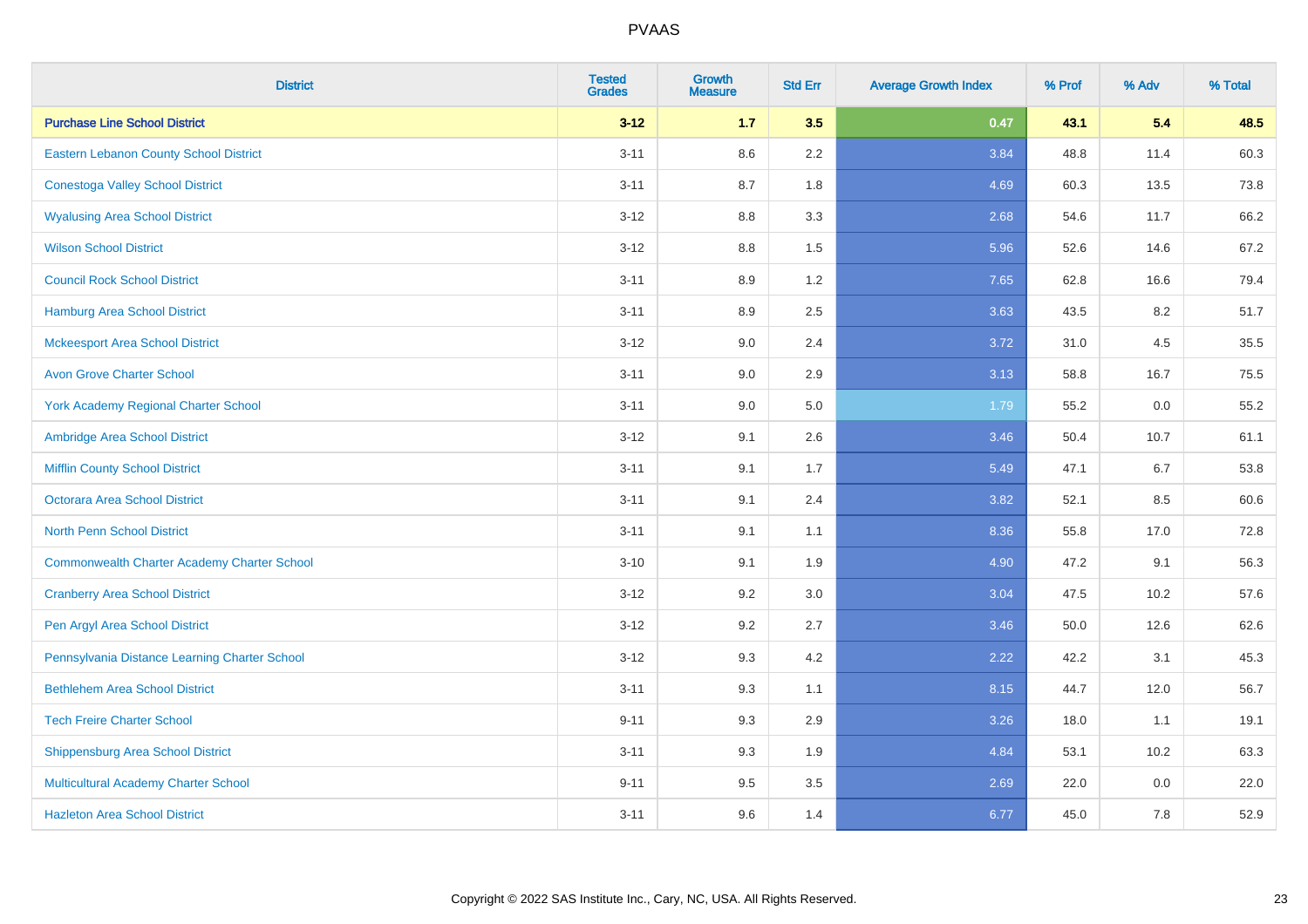| <b>District</b>                               | <b>Tested</b><br><b>Grades</b> | <b>Growth</b><br><b>Measure</b> | <b>Std Err</b> | <b>Average Growth Index</b> | % Prof | % Adv | % Total |
|-----------------------------------------------|--------------------------------|---------------------------------|----------------|-----------------------------|--------|-------|---------|
| <b>Purchase Line School District</b>          | $3 - 12$                       | $1.7$                           | 3.5            | 0.47                        | 43.1   | 5.4   | 48.5    |
| <b>Eastern York School District</b>           | $3 - 11$                       | 9.6                             | 2.6            | 3.71                        | 56.3   | 12.6  | 68.9    |
| <b>Freeport Area School District</b>          | $3 - 10$                       | 9.7                             | 2.5            | 3.91                        | 57.5   | 17.8  | 75.3    |
| <b>Homer-Center School District</b>           | $3 - 11$                       | 9.7                             | 3.6            | 2.70                        | 45.1   | 17.2  | 62.3    |
| <b>Shenandoah Valley School District</b>      | $3 - 11$                       | 9.7                             | 3.9            | 2.49                        | 28.3   | 5.0   | 33.3    |
| <b>Fox Chapel Area School District</b>        | $3 - 11$                       | 9.8                             | 1.8            | 5.36                        | 56.6   | 28.6  | 85.2    |
| <b>Northern Cambria School District</b>       | $3 - 11$                       | 10.0                            | 3.3            | 3.04                        | 47.4   | 5.1   | 52.6    |
| <b>Avon Grove School District</b>             | $3 - 10$                       | 10.0                            | 1.6            | 6.26                        | 56.3   | 18.6  | 74.9    |
| <b>Ridley School District</b>                 | $3 - 12$                       | 10.0                            | 1.6            | 6.10                        | 45.6   | 8.2   | 53.8    |
| <b>Reading School District</b>                | $3 - 11$                       | 10.1                            | 1.4            | 7.25                        | 24.7   | 2.4   | 27.2    |
| <b>York Suburban School District</b>          | $3 - 11$                       | 10.1                            | 2.1            | 4.91                        | 53.5   | 27.8  | 81.3    |
| Dr Robert Ketterer Charter School Inc         | $6 - 12$                       | 10.1                            | 5.0            | 2.04                        | 14.9   | 0.4   | 15.3    |
| <b>Clarion Area School District</b>           | $3 - 11$                       | 10.3                            | 4.1            | 2.51                        | 45.4   | 14.6  | 60.0    |
| <b>Midd-West School District</b>              | $3 - 11$                       | 10.3                            | 2.7            | 3.80                        | 58.0   | 13.4  | 71.4    |
| <b>Cocalico School District</b>               | $3 - 11$                       | 10.6                            | 2.0            | 5.18                        | 50.8   | 14.1  | 64.8    |
| <b>Montgomery Area School District</b>        | $3 - 11$                       | 10.7                            | 3.6            | 2.96                        | 48.7   | 12.4  | 61.1    |
| Lake-Lehman School District                   | $3 - 11$                       | 10.8                            | 2.7            | 3.93                        | 55.3   | 7.9   | 63.2    |
| <b>Montoursville Area School District</b>     | $3 - 12$                       | 10.8                            | 2.5            | 4.24                        | 44.6   | 20.1  | 64.8    |
| <b>Garnet Valley School District</b>          | $3 - 10$                       | 10.9                            | 1.7            | 6.53                        | 67.1   | 19.0  | 86.1    |
| <b>Sayre Area School District</b>             | $3 - 11$                       | 11.2                            | 3.5            | 3.20                        | 52.2   | 7.5   | 59.7    |
| <b>Greater Nanticoke Area School District</b> | $3-12$                         | 11.2                            | 2.8            | 4.01                        | 38.0   | 12.4  | 50.4    |
| <b>Littlestown Area School District</b>       | $3 - 11$                       | 11.4                            | 2.5            | 4.62                        | 55.2   | 10.4  | 65.6    |
| Mastery Charter School - Hardy Williams       | $3 - 11$                       | 11.4                            | 3.4            | 3.33                        | 44.3   | 5.7   | 50.0    |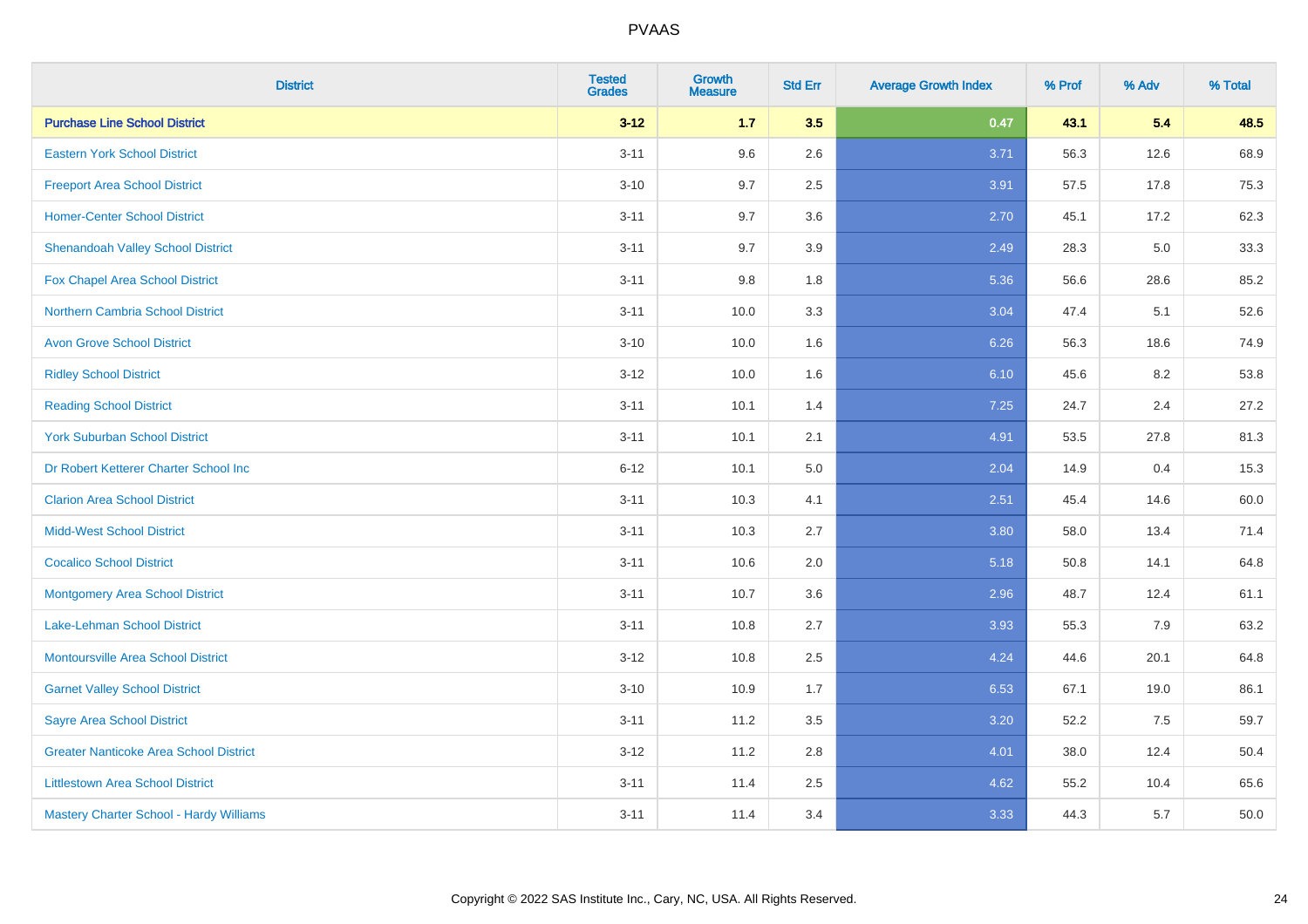| <b>District</b>                          | <b>Tested</b><br><b>Grades</b> | Growth<br><b>Measure</b> | <b>Std Err</b> | <b>Average Growth Index</b> | % Prof | % Adv   | % Total |
|------------------------------------------|--------------------------------|--------------------------|----------------|-----------------------------|--------|---------|---------|
| <b>Purchase Line School District</b>     | $3 - 12$                       | 1.7                      | 3.5            | 0.47                        | 43.1   | 5.4     | 48.5    |
| <b>Pine-Richland School District</b>     | $3 - 11$                       | 11.5                     | 1.8            | 6.31                        | 60.6   | 24.4    | 85.0    |
| Pennsylvania Cyber Charter School        | $3 - 11$                       | 11.6                     | 1.5            | 7.54                        | 46.3   | $5.0\,$ | 51.3    |
| <b>Pennsbury School District</b>         | $3 - 11$                       | 11.7                     | 1.5            | 7.90                        | 60.1   | 21.3    | 81.3    |
| <b>Fort Leboeuf School District</b>      | $3 - 11$                       | 11.7                     | 2.5            | 4.73                        | 48.5   | 21.1    | 69.6    |
| Pennsylvania Virtual Charter School      | $3 - 11$                       | 11.8                     | 3.5            | 3.37                        | 56.5   | 11.1    | 67.6    |
| Downingtown Area School District         | $3 - 11$                       | 12.1                     | 1.1            | 10.67                       | 60.0   | 23.5    | 83.6    |
| <b>Fleetwood Area School District</b>    | $3 - 10$                       | 12.2                     | 2.2            | 5.68                        | 53.5   | 11.6    | 65.2    |
| <b>Central York School District</b>      | $3 - 12$                       | 12.3                     | 1.7            | 7.20                        | 55.5   | 11.5    | 67.0    |
| <b>Souderton Area School District</b>    | $3 - 11$                       | 12.4                     | 1.5            | 8.28                        | 61.7   | 15.2    | 76.9    |
| <b>School Lane Charter School</b>        | $3 - 11$                       | 12.4                     | 3.6            | 3.43                        | 59.1   | 9.8     | 68.9    |
| <b>Jenkintown School District</b>        | $3 - 11$                       | 12.5                     | 4.4            | 2.84                        | 54.6   | 29.6    | 84.1    |
| <b>Wissahickon School District</b>       | $3 - 10$                       | 12.5                     | 1.8            | 6.85                        | 58.3   | 22.4    | 80.7    |
| <b>West Perry School District</b>        | $3 - 11$                       | 12.5                     | 2.5            | 4.99                        | 56.6   | 8.4     | 65.0    |
| <b>Delaware Valley School District</b>   | $3 - 11$                       | 12.6                     | 1.8            | 6.93                        | 55.2   | 16.2    | 71.4    |
| <b>West Chester Area School District</b> | $3 - 11$                       | 12.6                     | 1.2            | 10.38                       | 66.8   | 20.2    | 87.0    |
| <b>Derry Township School District</b>    | $3 - 10$                       | 12.8                     | 2.0            | 6.39                        | 54.8   | 25.8    | 80.6    |
| <b>Iroquois School District</b>          | $3 - 11$                       | 13.1                     | 3.0            | 4.35                        | 48.2   | 7.8     | 56.0    |
| <b>Derry Area School District</b>        | $3 - 11$                       | 13.2                     | 2.8            | 4.69                        | 60.0   | 12.5    | 72.5    |
| People For People Charter School         | $3 - 12$                       | 13.3                     | 5.5            | 2.43                        | 13.5   | 0.0     | 13.5    |
| <b>Penn-Trafford School District</b>     | $3 - 11$                       | 13.4                     | 1.7            | 7.87                        | 62.3   | 21.9    | 84.2    |
| <b>Abington Heights School District</b>  | $3 - 11$                       | 13.5                     | 2.2            | 6.27                        | 58.3   | 16.2    | 74.5    |
| <b>Jamestown Area School District</b>    | $3 - 11$                       | 13.5                     | 4.2            | 3.19                        | 64.4   | 13.3    | 77.8    |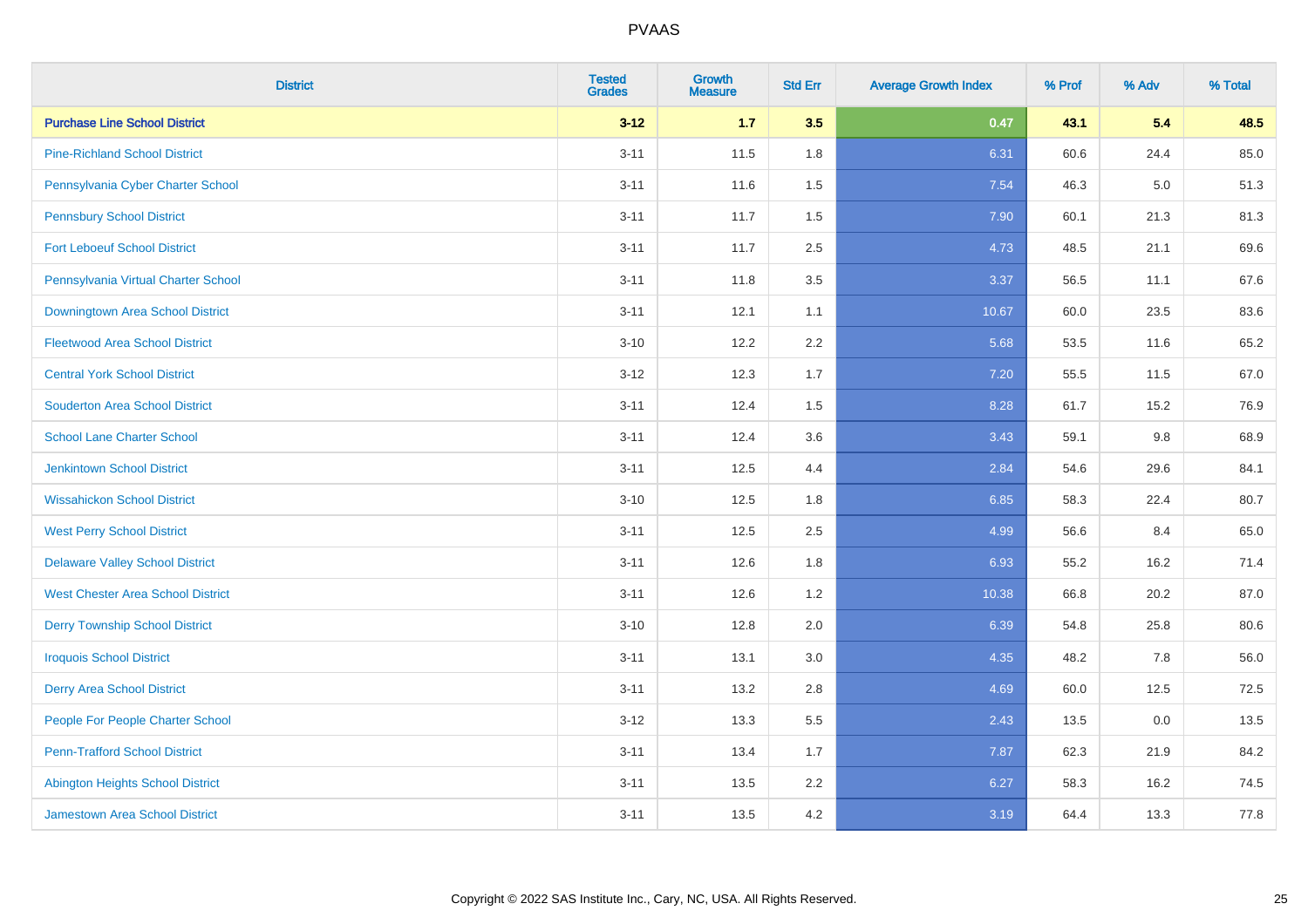| <b>District</b>                                  | <b>Tested</b><br><b>Grades</b> | <b>Growth</b><br><b>Measure</b> | <b>Std Err</b> | <b>Average Growth Index</b> | % Prof | % Adv   | % Total |
|--------------------------------------------------|--------------------------------|---------------------------------|----------------|-----------------------------|--------|---------|---------|
| <b>Purchase Line School District</b>             | $3 - 12$                       | $1.7$                           | 3.5            | 0.47                        | 43.1   | 5.4     | 48.5    |
| <b>Dallastown Area School District</b>           | $3 - 11$                       | 13.5                            | 1.5            | 8.84                        | 56.0   | 17.9    | 73.8    |
| <b>City CHS</b>                                  | $10 - 11$                      | 13.6                            | 2.7            | 5.12                        | 45.8   | 3.0     | 48.8    |
| <b>Springfield School District</b>               | $3 - 11$                       | 13.8                            | 1.7            | 7.99                        | 60.9   | 21.5    | 82.4    |
| Penns Valley Area School District                | $3 - 12$                       | 14.0                            | 2.9            | 4.80                        | 41.9   | 23.1    | 65.0    |
| <b>Colonial School District</b>                  | $3 - 11$                       | 14.0                            | 1.7            | 8.21                        | 60.2   | 19.6    | 79.8    |
| <b>Lincoln Leadership Academy Charter School</b> | $3 - 12$                       | 14.2                            | 6.4            | 2.22                        | 23.5   | $0.0\,$ | 23.5    |
| <b>Southern York County School District</b>      | $3 - 11$                       | 14.2                            | 2.1            | 6.91                        | 55.1   | 18.1    | 73.1    |
| <b>Saucon Valley School District</b>             | $3 - 11$                       | 14.7                            | 2.5            | 5.98                        | 48.7   | 20.2    | 69.0    |
| <b>Great Valley School District</b>              | $3 - 11$                       | 15.0                            | 1.9            | 7.98                        | 50.0   | 35.0    | 85.0    |
| <b>Upper Merion Area School District</b>         | $3 - 11$                       | 15.3                            | 2.0            | 7.62                        | 59.3   | 19.3    | 78.6    |
| <b>Upper Dublin School District</b>              | $3 - 12$                       | 15.4                            | 1.8            | 8.53                        | 60.8   | 24.8    | 85.6    |
| Northern York County School District             | $3 - 11$                       | 15.6                            | 2.0            | 7.98                        | 57.4   | 11.5    | 68.8    |
| <b>Greenwood School District</b>                 | $3 - 11$                       | 15.9                            | 3.9            | 4.11                        | 50.0   | 25.0    | 75.0    |
| <b>Belmont Charter School</b>                    | $3 - 10$                       | 16.0                            | 6.5            | 2.45                        | 64.3   | 0.0     | 64.3    |
| Northern Bedford County School District          | $3 - 11$                       | 16.5                            | 3.6            | 4.58                        | 51.7   | 20.0    | 71.7    |
| <b>Deer Lakes School District</b>                | $3 - 11$                       | 17.0                            | 2.7            | 6.32                        | 61.5   | 16.4    | 77.9    |
| <b>Unionville-Chadds Ford School District</b>    | $3 - 11$                       | 17.1                            | 3.1            | 5.51                        | 68.1   | 13.2    | 81.3    |
| <b>North Allegheny School District</b>           | $3 - 11$                       | 17.4                            | 1.3            | 13.52                       | 59.5   | 28.1    | 87.6    |
| <b>Norwin School District</b>                    | $3 - 11$                       | 18.0                            | 1.7            | 10.37                       | 58.5   | 27.0    | 85.4    |
| <b>Valley View School District</b>               | $3 - 11$                       | 18.1                            | 2.4            | 7.42                        | 53.7   | 14.7    | 68.4    |
| <b>Cumberland Valley School District</b>         | $3 - 12$                       | 18.5                            | 1.3            | 14.64                       | 60.7   | 23.4    | 84.1    |
| <b>Upper Saint Clair School District</b>         | $3 - 11$                       | 18.5                            | 1.7            | 10.65                       | 61.8   | 30.1    | 91.9    |